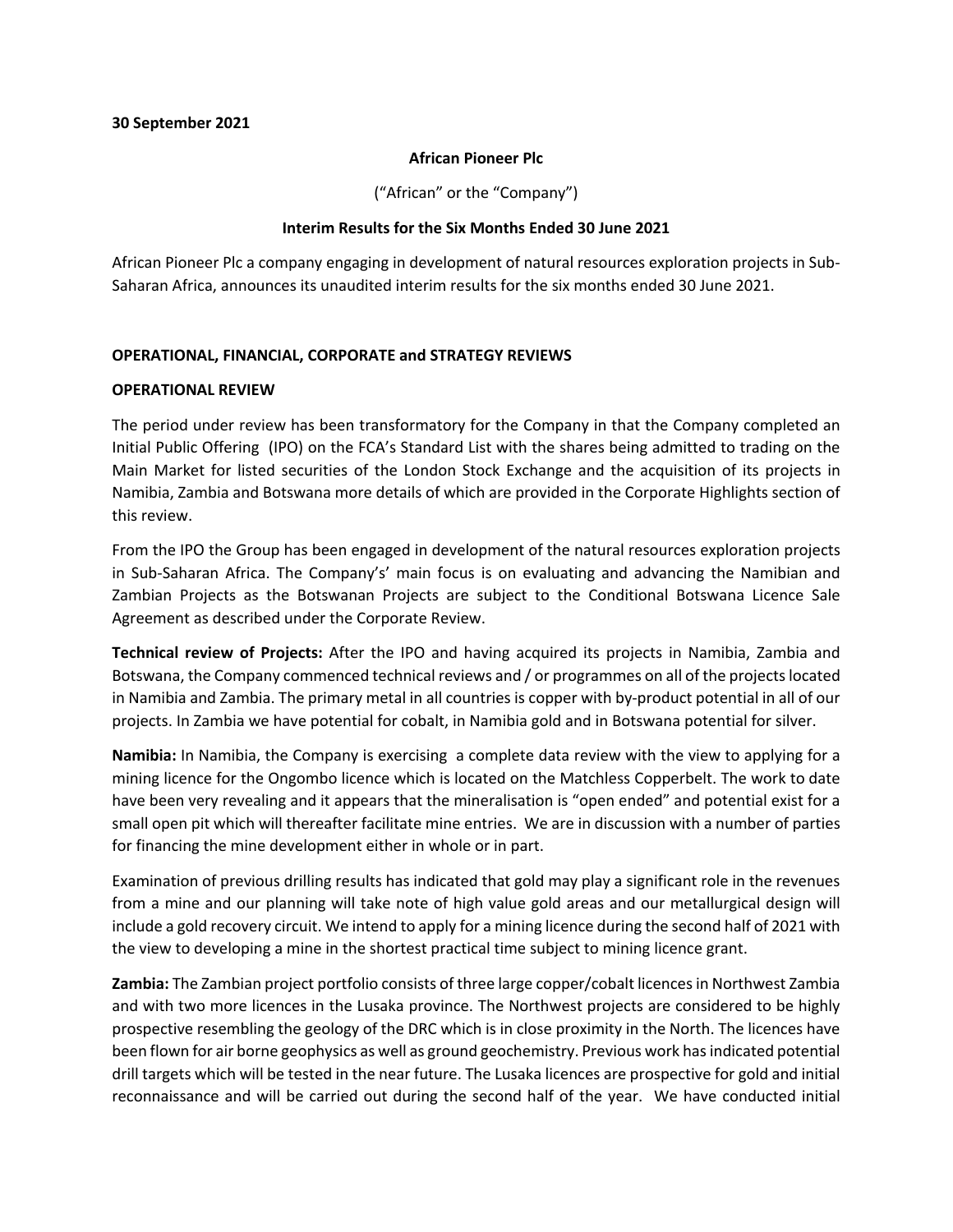reconnaissance in the north-western areas including outcrop identification, topography mapping and establishing logistics for drilling.

**Botswana:** The Botswana projects are in the Kalahari Copperbelt and are considered highly prospective since they are in the general area of mining development being carried out by Sandfire Resources of Australia. Sandfire subscribed to a Pre-IPO funding round and earned a 15% interest in the Company post IPO as a result of the funding. We have entered into a Conditional Licence Sale Agreement with Sandfire to acquire the Botswana licences for USD1 million together with a commitment to spend a further USD1 million within two years. On identification of viable mineralisation a one-off success payment is to be paid to Company for the first ore reserve reported under JORC Code 2012 edition on which exceeds 200,000 tonnes of contained copper (the "**First Ore Reserve**") in the range of US\$10 million to US\$80 million depending on the amount of contained copper in the First Ore Reserve (the "**Success Payment**").

### **FINANCIAL REVIEW**

### **Financial highlights:**

- £184K loss after tax (2020: £16K)
- Approximately £1.62m cash at bank at the period end (2020: £88K)
- The basic and diluted losses per share are summarised in the table below

| Loss per share (pence) |        | 30 June 21 | 30 June 20 |
|------------------------|--------|------------|------------|
| Basic                  | Note 3 | (0.45)p    | (0.77)p    |
| <b>Diluted</b>         | Note 3 | (0.39)p    | (0.77)p    |

• The net asset value as at 30 June 2021 was £4.7m (31 December 2020: £87K)

## **Fundraisings:**

On 11 March 2021 the Company entered into a Convertible Loan Note Subscription Agreement with Sandfire Exploration Limited, listed on the Australian Stock Exchange ("**Sandfire**") under which Sandfire subscribed for US\$500,000 of interest free unsecured loan notes, which upon listing was converted into Ordinary Shares constituting 15 per cent. of the Company's issued share capital.

At Listing the Company raised £1,750,000 (before expenses) through the issue of 50,000,000 new ordinary shares of no par value in the capital of the Company ("**Ordinary Shares**") at 3.5 pence per Ordinary Share.

The funds raised on Admission provided the Group with sufficient money to undertake the exploration and assessment of the Company's licences in Namibia and Zambia and also in Botswana were the Conditional Botswana Licence Sale Agreement conditions not to be met for at least 18 months. Details of these work programmes are set out in the Company's Prospectus dated 26 May 2021. As noted below, if the disposal of the Botswanan Projects to Sandfire proceeds, then the funds which would otherwise have been reserved for those projects will be available for the development of the Namibian and Zambian Projects and/or further acquisitions as and when any may be identified.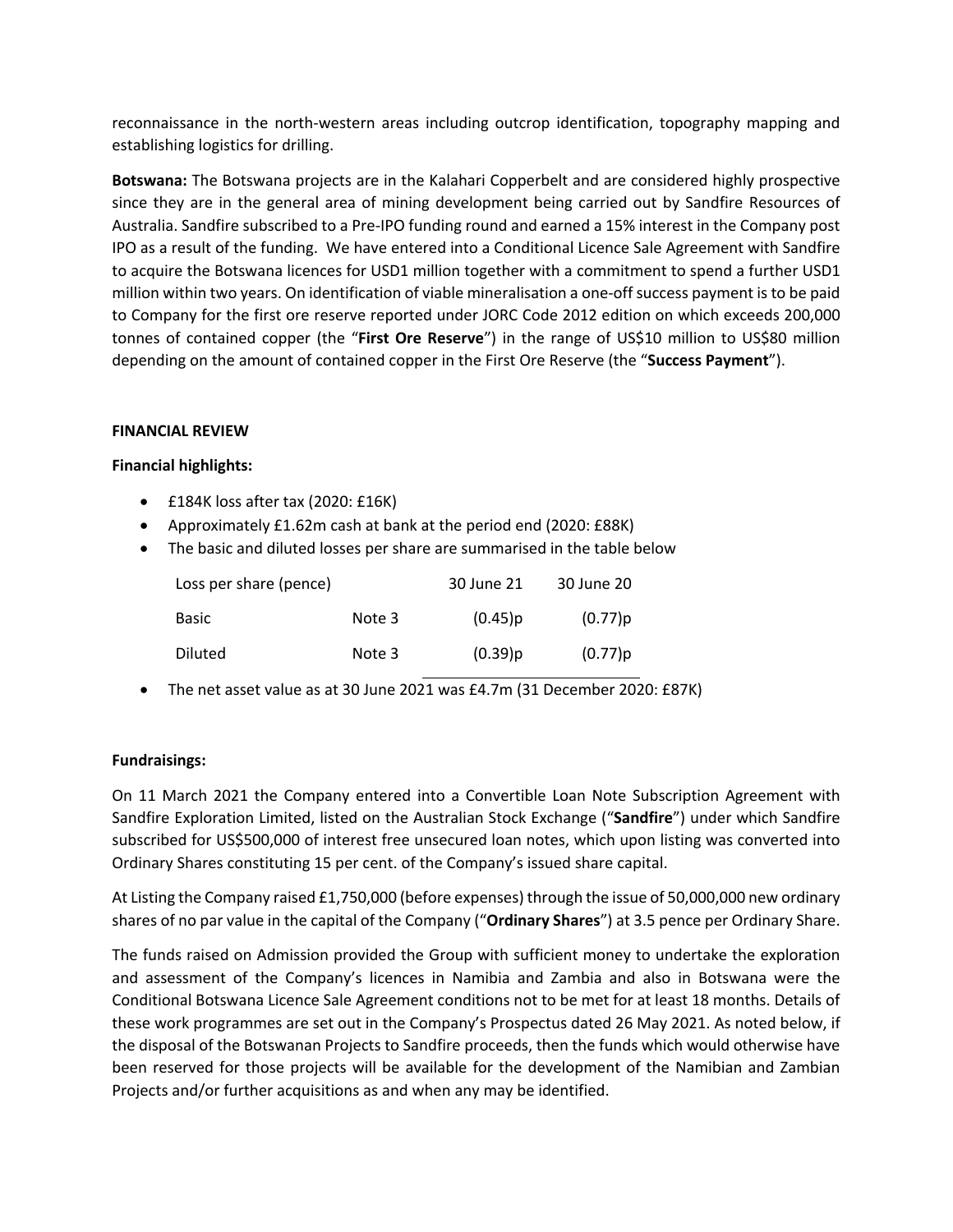### **CORPORATE REVIEW**

**Company Board:** The Board of the Company comprises Colin Bird, Executive Chairman Raju Samtani, Finance Director Christian Cordier, Business Development Director Kjeld Thygesen, Independent Nonexecutive Director James Nicholas Cunningham-Davis, Non-executive Director

**Listing:** The Company was admitted to the Official List (Standard Segment) and commenced trading on the Main Market for listed securities of the London Stock Exchange on 1 June 2021 (the "**Listing**" or "**IPO**").

**Corporate Acquisitions:** At Listing the Company completed the acquisition of projects based in Namibia, Zambia, and Botswana by acquiring:

1) 100% of Zamcu Exploration Pty Ltd ("**Zamcu**"), for £836,649 of which £687,500 was settled by the issue of Ordinary Shares at 3.5 pence per Share at Listing and cash of £149,149. Zamcu via its subsidiaries holds a 70 per cent. interest in two Namibia Exclusive Prospecting Licenses ("EPLs") located within the Matchless amphibolite Belt of central Namibia (the "**Namibian Projects**");

2) 80% of African Pioneer Zambia Limited ("**APZ**"), for £1,925,000 which was settled by the issue of Ordinary Shares at 3.5 pence per share at Listing. APZ holds a 100 per cent. interest in five Zambian Prospecting Licenses (**PLs**) located in two areas namely the Central Africa Copperbelt (Copperbelt), which comprises four PLs and the Zambezi area which comprises one PL (the "**Zambian Projects**"); and

3) 100% of Resource Capital Partners Pty Ltd ("**RCP**"), for £350,000 which was settled by the issue of Ordinary Shares at 3.5 pence per Share at Listing. RCP which holds a 100 per cent. interest in eight Botswana Prospecting Licenses ("**PLs**") located in two areas namely (1) the Kalahari Copperbelt (KC), which comprises six PLs and (2) the Limpopo Mobile Belt (Limpopo), which comprises two PLs (the "**Botswanan Projects**") (together the "**Projects**") (the "**Subsidiaries**") (together the "**Group**").

**Lock Up and Orderly Market:** All the Ordinary Shares issued to vendors at Listing to acquire Zamcu, APZ and RCP were subject to a 12 month lock up from the IPO followed by a 12 month orderly market arrangement.

**Conditional sale of Botswana Licences to Sandfire:** The Botswana Projects have been acquired at an attractive purchase price of £350,000, as although unexplored, they are located in an highly prospective area for copper projects and it was the Company's original intention to conduct an initial 18 month exploration work programme to assess the prospects of the Botswanan Projects and assess the best way of developing them. However, whilst working on the Listing, the Company was approached by Sandfire Resources Limited, listed on the Australian Stock Exchange and capitalised at approximately A\$1.2 billion ("**Sandfire**"), who have a large established presence in the Kalahari Copperbelt, with a proposal to acquire the Botswanan Projects. The Company has seen this as an opportunity for Sandfire to take over ownership and responsibility for the exploration stage of the Botswanan assets whilst allowing the Group to share in the potential upside should the exploration ultimately be successful in establishing a mineable reserve.

On 12 March 2021 the Company entered into a conditional licence sale agreement with Sandfire (the "**Conditional Botswana Licence Sale Agreement**") under which the Company guaranteed the sale to Sandfire following Admission of all the Botswanan Licences in return for a payment at completion of the Conditional Botswana Licence Sale Agreement of US\$1,000,000 with US\$500,000 in cash and US\$500,000 by the issue of 107,271 Sandfire Shares (which will not be subject to any trading restrictions). Sandfire has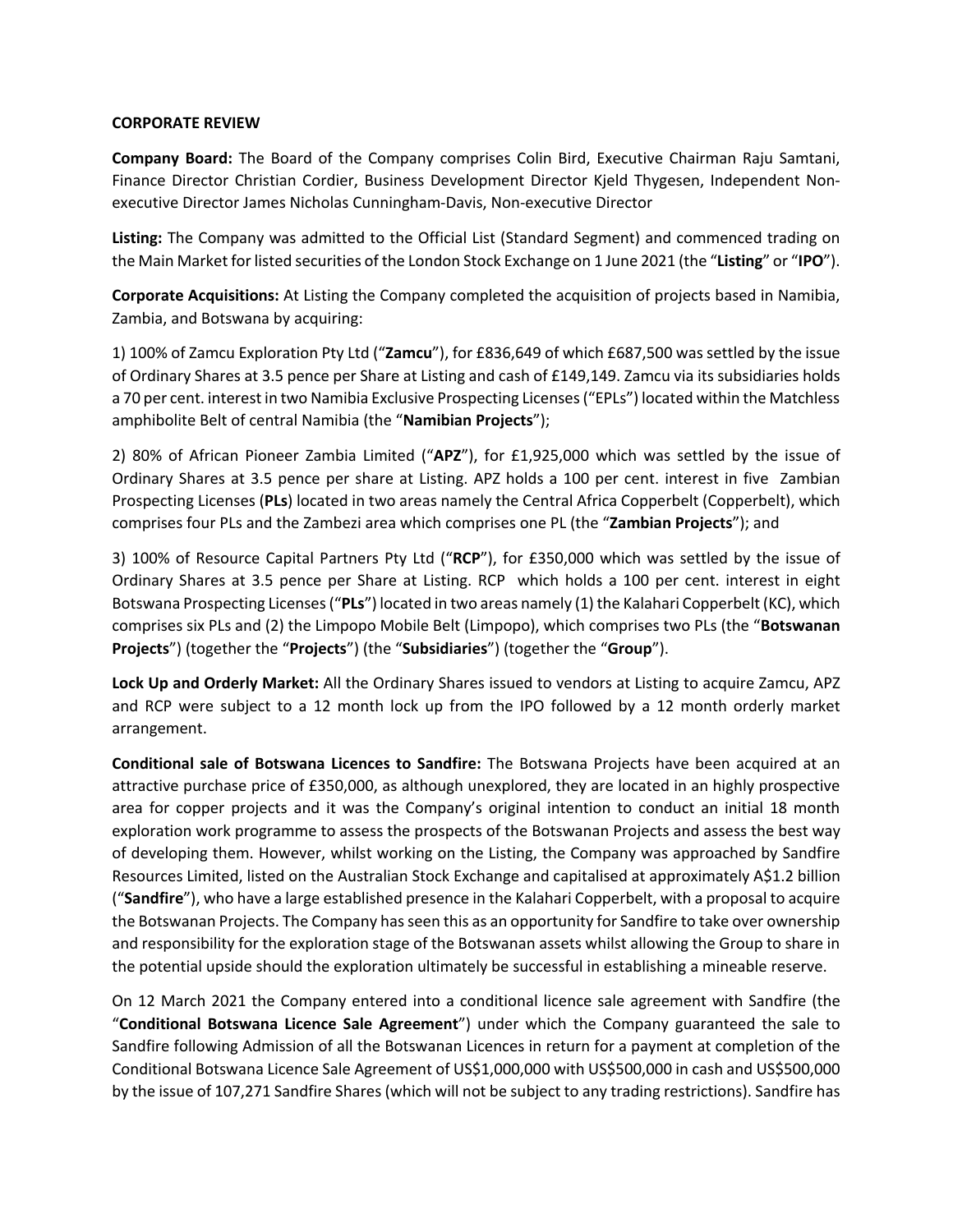the in country infrastructure and technical expertise and financial resources to accelerate the rate of expenditure on the Botswanan assets by agreeing to fund a minimum of US\$1 million of expenditure (compared to the Group's 18 month budget of US\$176,000) and the proceeds from the sale to Sandfire will allow the Group to concentrate its increased financial resources and its management capabilities on its remaining projects in Namibia and Zambia.

The Conditional Botswana Licence Sale Agreement is conditional inter alia on ministerial consent and applicable competition approval in Botswana. Upon these conditions precedent being met the Botswana licences will no longer form part of the Group. However, if the conditions precedent of the Conditional Botswana Licence Sale Agreement are not met by the long stop date of 30 September 2021 or such later date as agreed by the parties then the Botswana licences will remain part of the Group. The Company is currently finalizing negotiations with Sandfire in relation to the Conditional Botswana Licence Sale Agreement and anticipates making an announcement in this regard in the near future.

Under the Conditional Botswana Licence Sale Agreement Sandfire will be committed to spend a minimum of US\$1M within 2 years of settlement (the "**Exploration Period**") and if the US\$1M is not spent, any shortfall will be paid to APP. In addition, a one-off success payment to be paid to APP for the first ore reserve reported under JORC Code 2012 edition on the Included Licences which exceeds 200,000 tonnes of contained copper (the "First Ore Reserve") in the range of US\$10 million to US\$80 million depending on the amount of contained copper in the First Ore Reserve (the "**Success Payment**").

# **STRATEGY REVIEW**

The Company's short to medium term strategic objectives are to enhance the value of its mineral resource Projects through exploration and technical studies conducted by the Company or through joint venture or other arrangements (such as sale of the Botswanan Projects to Sandfire) with a view to establishing the Projects can be economically mined for profit. With a positive global outlook for both base and precious metals, the Directors believe that the Projects provide a base from which the Company will seek to add significant value through the application of structured and disciplined exploration.

## **Outlook**

**Outlook for Copper:** The future price forecast for copper is extremely positive as is the forecast for the by-product metals. The outlook for copper supply is quite bleak and we are likely to see more smaller mines being developed since most large mining copper projects have been shelved for political or economic reasons. Thus the Company is well positioned with all its projects, to take part in an acquisition boom or alternatively be a subject which attracts financing which might not have been available in the immediate past.

The major mining companies are seeking new projects for acquisition and all of our projects have fundamentals which may attract the attention of larger companies and we have already entered into an agreement with Sandfire in relation to the Botswana Projects.

Whilst politicians are trying to persuade us that inflation is at least 3 years away, the evidence is somewhat different and we feel there is a strong possibility that the spectre of inflation will loom much sooner. This might slow down major stock markets but may be good for the small mines sector since in such times they have been seen to outperform.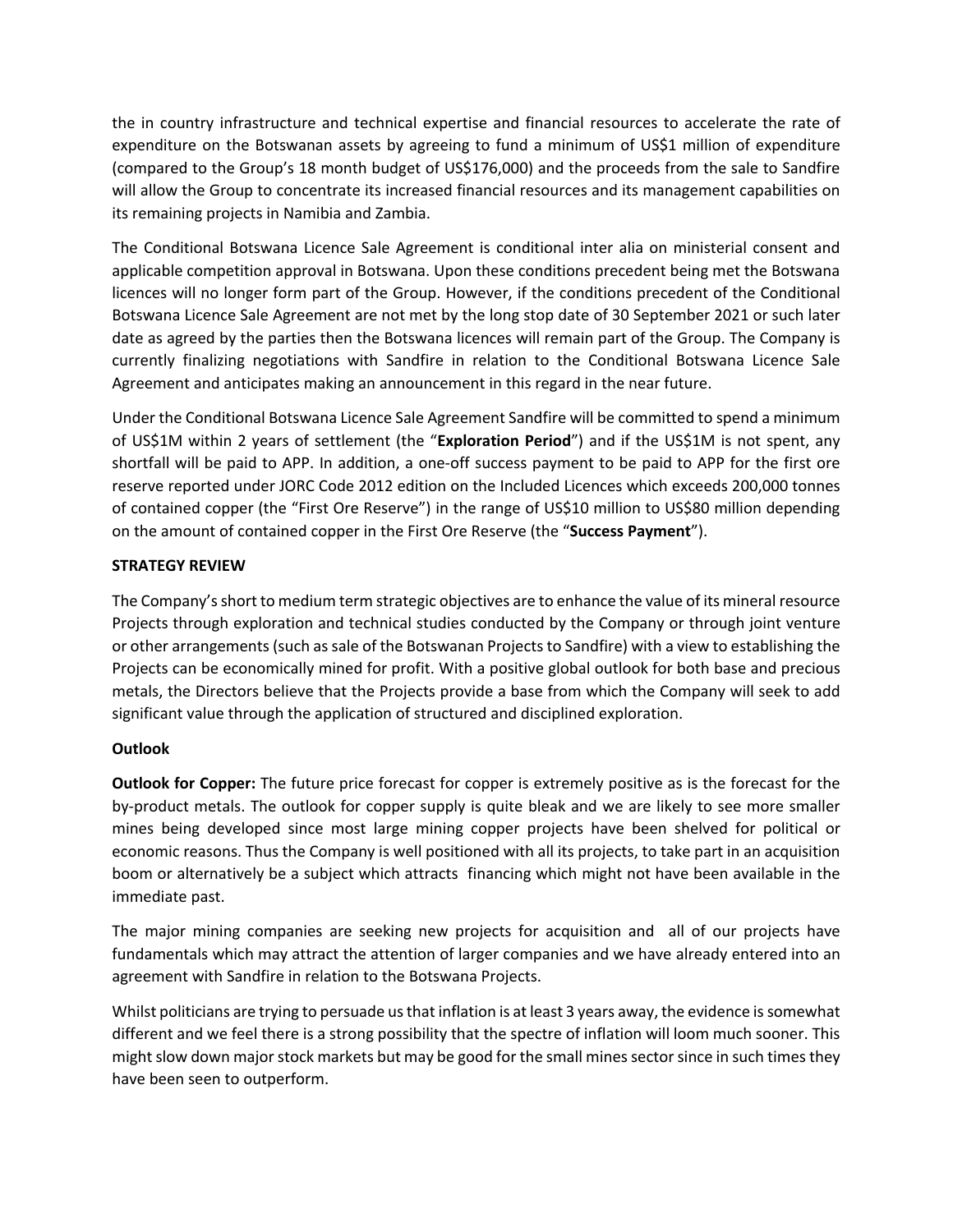The Board feels they have assembled an enviable portfolio of projects and are pleased that Sandfire have elected to take a position in the Company. We look forward to advancing all our projects in the second half and providing our shareholders with the prospects of enhanced value flowing into next year.

# **Post Period Events**

On 27 August 2021 the Company announced it had entered into an agreement to acquire a further 15% interest in its Ongombo Project and Ongeama Project in Namibian (the "**Namibian Projects**") by increasing its interest in the Namibian Projects to 85% (further details are in Note 10 to the unaudited Interim Results).

# **INTERIM MANAGEMENT REPORT**

The Directors are required to provide an Interim Management Report in accordance with the Financial Conduct Authorities ("FCA") Disclosure Guidance and Transparency Rules ("DTR"). The Directors consider the preceding Operational, Financial, Corporate and Strategy Review of this Half Yearly Financial Report provides details of the important events which have occurred during the period and their impact on the financial statements as well as the outlook for the Company for the remaining six months of the year ended 31 December 2021.

The following statement of the Principal Risks and Uncertainties, the Related Party Transactions, the Statement of Directors' Responsibilities and the Operational, Financial, Corporate and Strategy Review constitute the Interim Management Report of the Company for the six months ended 30 June 2021.

# **Principal Risks and Uncertainties**

The principal risks that are specific to the Company were detailed under this heading in Part 1 Summary of the Company's prospectus which was published on 26 May 2021 (the "**Prospectus**") which is available on the Company's website at www.africanpioneerplc.com Part II Risk factors of the Prospectus provides more details of risk factors specific and material to the Group and to the Natural Resources Sector. The Board are of the opinion that these risk factors will continue to remain unchanged for the forthcoming six month period.

The principal risks and uncertainties facing the group are as follows:

- There are significant risks associated with any exploration project and the ability of the Company to explore, develop and generate operational cashflows from its projects
- No assurances can be given that minerals will be discovered in economically viable quantities at the Company's projects
- Adverse foreign exchange fluctuations

The Board has also reviewed emerging risks which may impact the forthcoming six-month period and the main risk facing the Company is the ongoing impact of the COVID-19 pandemic which to date has not had a significant impact on the Company's operations.

## **Related Party Transactions during the period**

# **1. Issue of shares at the IPO as disclosed in the Prospectus**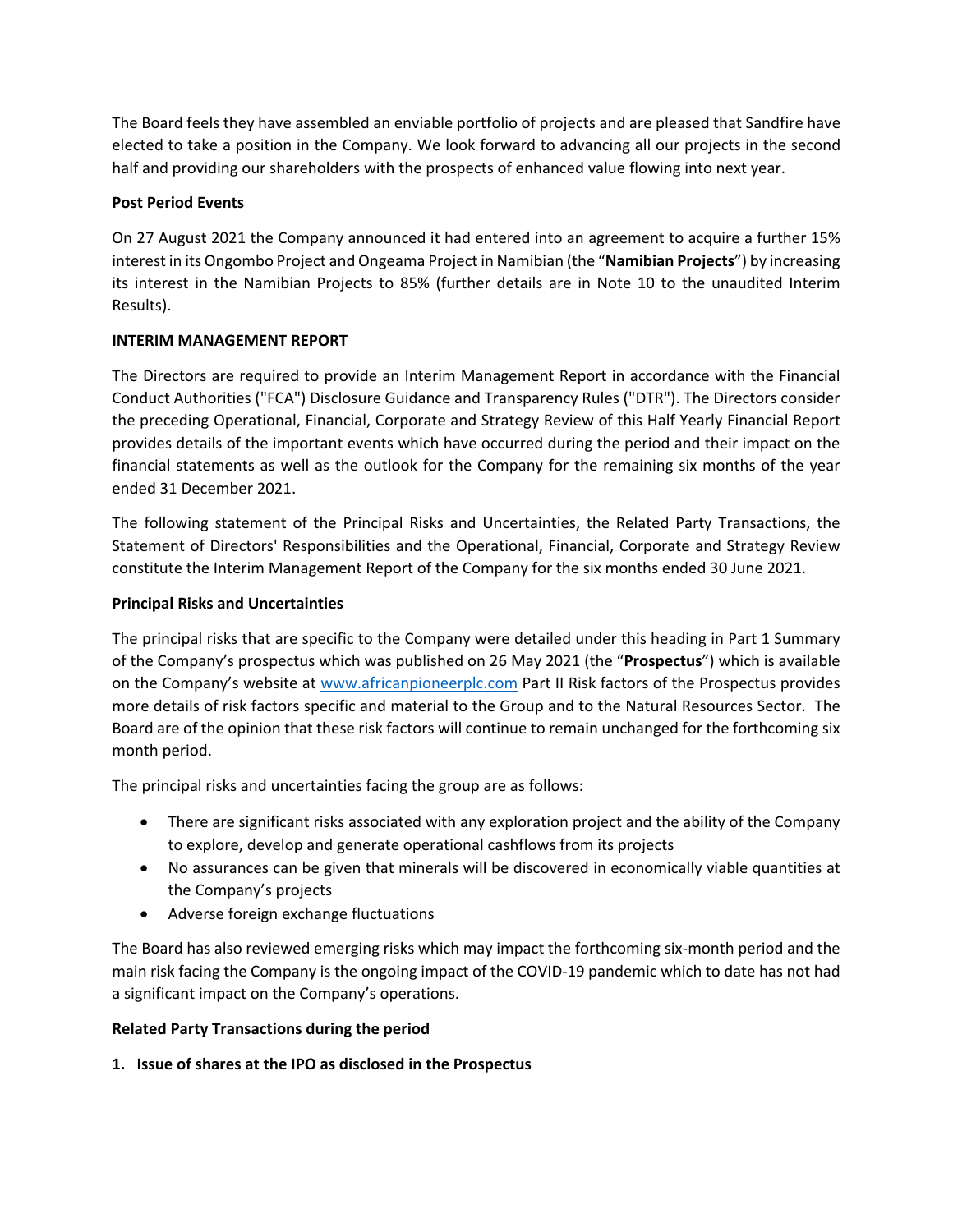- a) The Company entered into a Share Purchase Agreement, dated 29 October 2020 ("**Zamcu SPA**") with Tonehill Pty Ltd, Coreks Super Pty Ltd and Breamline Pty Limited ("**Zamcu Sellers**") under which the Zamcu Sellers (which are controlled by Christian Cordier) agreed to sell to the Company their collective 100 per cent. ownership interests in Zamcu in return for 10,000,000 shares issued at the IPO with an issue price of 3.5 pence per share in the Company ("**Consideration Shares**") . The sale is subject to a 12 month lock-in during which the Zamcu Sellers are not permitted to sell their Consideration Shares in the Company, followed by a 12 month orderly markets period during which the Zamcu Sellers are required to work with the Company's broker for 30 days prior to making any sale.
- b) The Company entered into a Share Purchase Agreement, dated 29 October 2020 ("**RCP SPA**") with M&A Wealth Pty Ltd and Breamline Pty Limited (a company controlled by Christian Cordier) ("**RCP Sellers**") under which the RCP Sellers agreed to sell to the Company their collective 100 per cent. ownership interests in RCP in return for 10,000,000 Consideration Shares in the Company issued at the IPO, of which each RCP Seller received 5,000,000 Consideration Shares. The sale is subject to a 12 month lock-in during which the RCP Sellers are not permitted to sell their Consideration Shares in the Company, followed by a 12 month orderly markets period during which sellers are required to work with the Company's broker for 30 days prior to making any sale.
- c) The Company entered into a Share Purchase Agreement, dated 25 November 2020 ("**APZ SPA**") with Raju Samtani, Colin Bird, Mohamad Ahmad, Caleb Amos Mulenga, Lukonde Makungu and Camden Park Trading (a company controlled by Colin Bird) ("**AP Zambia Sellers**") under which the AP Zambia Sellers agreed to sell to the Company their collective 80 per cent. ownership interests in African Pioneer Zambia Pty Limited ("**AP Zambia**") in return for 55,000,000 Consideration Shares in the Company issued at the IPO, in proportion to their existing holdings of which 15,000,000 Considerations Shares were issued to each of Colin Bird and Raju Samtani and 5,000,000 Consideration Shares were issued to Camden Park Trading. The sale is subject to a 12 month lock-in during which the AP Zambia Sellers are not permitted to sell their Consideration Shares in the Company, followed by a 12 month orderly markets period during which sellers are required to work with the Company's broker for 30 days prior to making any sale.

## 2. **Directors' Letters of Appointment and Service Agreements as disclosed in the Prospectus**

- a) Pursuant to an agreement dated 24 May 2021, the Company renewed the appointment of James Cunningham-Davis as a Director. The appointment continues unless terminated by either party giving to the other 3 months' notice in writing. James Cunningham-Davis is entitled to director's fees of £12,000 per annum for being a director of the Company plus reasonable and properly documented expenses incurred during the performance of his duties which will be invoiced by Cavendish Trust Company Ltd an Isle of Man Trust Company that James Cunningham-Davis is a founder and managing director of. James Cunningham-Davis is not entitled to any pension, medical or similar employee benefits. The agreement replaces all previous agreements with James Cunningham-Davis and/or Cavendish Trust Company Ltd in relation to the appointment of James Cunningham-Davis as a director of the Company.
- b) Pursuant to an agreement dated 24 May 2021, the Company appointed Kjeld Thygesen as a nonexecutive Director with effect from the date of the IPO. The appointment continues unless terminated by either party giving to the other 3 months' notice in writing and Kjeld Thygesen is entitled to director's fees of £18,000 per annum for being a director of the Company plus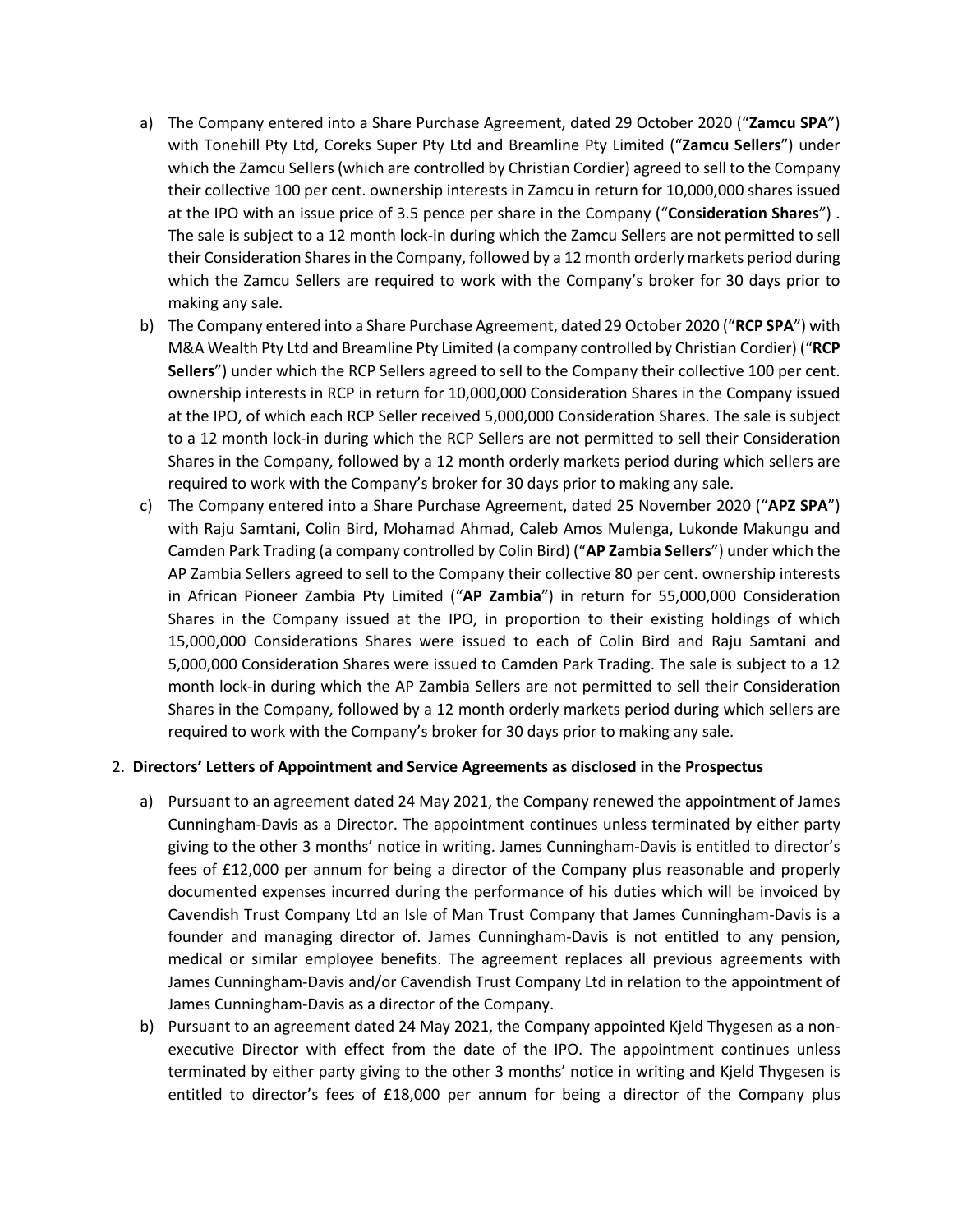reasonable and properly documented expenses incurred during the performance of his duties. Kjeld Thygesen is not entitled to any pension, medical or similar employee benefits.

- c) Pursuant to an agreement dated 24 May 2021, the Company renewed the appointment of Colin Bird as a Director. The appointment continues unless terminated by either party giving to the other 3 months' notice in writing. Colin Bird is entitled to director's fees of £18,000 per annum for being a director of the Company plus reasonable and properly documented expenses incurred during the performance of his duties. Colin Bird is not entitled to any pension, medical or similar employee benefits. The agreement replaces all previous agreements with Colin Bird in relation to his appointment as a director of the Company.
- d) Pursuant to a consultancy agreement dated 24 May 2021, the Company has, with effect from the date of the IPO, appointed Colin Bird as a consultant to provide technical advisory services in relation to its current and future projects including but not limited to assessing existing geological data and studies, existing mine development studies and developing exploration programs and defining the framework of future geological and mine study reports (the "Colin Bird Services"). The appointment continues unless terminated by either party giving to the other 3 months' notice in writing. Colin Bird is entitled to fees of £3,500 per month for being a consultant to the Company plus reasonable and properly documented expenses incurred during the performance of the Colin Bird Services.
- e) Pursuant to an agreement dated 24 May 2021, the Company renewed the appointment of Raju Samtani. The appointment continues unless terminated by either party giving to the other 3 months' notice in writing. Raju Samtani is entitled to director's fees of £18,000 per annum for being a director of the Company plus reasonable and properly documented expenses incurred during the performance of his duties. Raju Samtani is not entitled to any pension, medical or similar employee benefits. The agreement replaces all previous agreements with Raju Samtani in relation to his appointment as a director of the Company.
- f) Pursuant to a consultancy agreement dated 24 May 2021, the Company has ,with effect from the date of Admission, appointed Raju Samtani as a financial consultant to provide financial advisory services to the Company (the "Raju Samtani Services"). The appointment continues unless terminated by either party giving to the other 3 months' notice in writing. Raju Samtani is entitled to fees of £2,667 per month for being a consultant to the Company plus reasonable and properly documented expenses incurred during the performance of the Raju Samtani Services.
- g) Pursuant to an agreement dated 24 May 2021, the Company appointed Christian Cordier as a Director with effect from the date of Admission. The appointment continues unless terminated by either party giving to the other 3 months' notice in writing. Christian Cordier is entitled to director's fees of £18,000 per annum for being a director of the Company plus reasonable and properly documented expenses incurred during the performance of his duties. Christian Cordier is not entitled to any pension, medical or similar employee benefits.
- h) Pursuant to a consultancy agreement dated 24 May 2021, with Mystic Light Pty Ltd a personal service company of Christian Cordier the Company has secured the services of Christian Cordier, with effect from the date of the IPO, as a business development consultant to provide business development l advisory services to the Company in relation to its existing and future projects (the "Christian Cordier Services"). The appointment continues unless terminated by either party giving to the other 3 months' notice in writing. Mystic Light Pty Ltd is entitled to fees of £1,000 per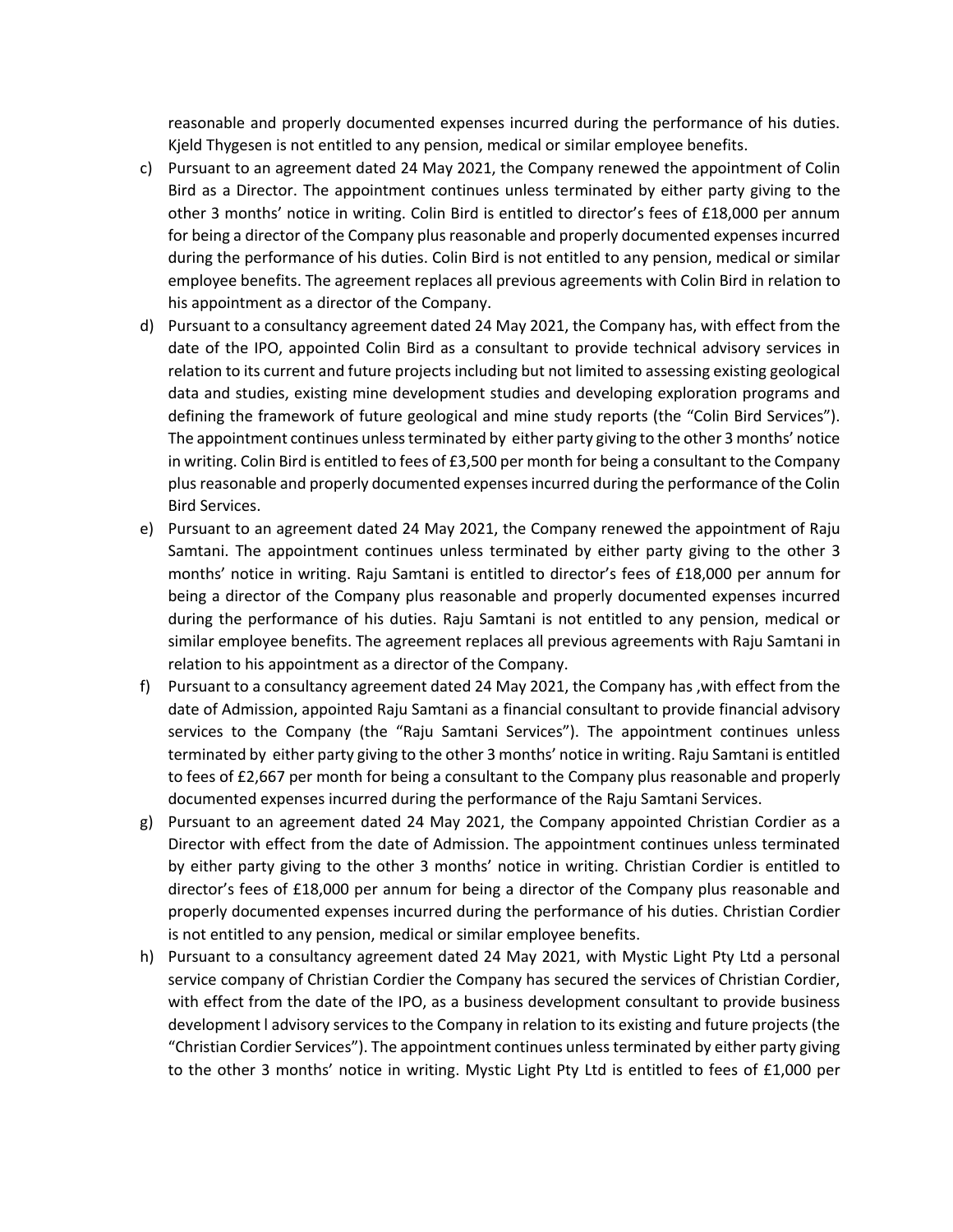month for providing the Christian Cordier Services plus reasonable and properly documented expenses incurred during the performance of the Christian Cordier Services.

## **3. Related Party transactions described in the annual report to 31 December 2020**

Other than disclosed above there have been no changes in the related parties transactions described in the annual report for the year ended 31 December 2020 that could have a material effect on the financial position or performance of the Company in the first six months of the current financial year

## **Responsibility Statement**

The Directors, whose names and functions are set out in this report under the heading Company Board, are responsible for preparing the Unaudited Interim Condensed Consolidated Financial Statements in accordance with the Disclosure Guidance and Transparency Rules of the United Kingdom's Financial Conduct Authority ('DTR') and with International Accounting Standard 34 on Interim Financial reporting (IAS34). The Directors confirm that, to the best of their knowledge, this Unaudited Interim Condensed Consolidated Report, which has been prepared in accordance with IAS34, gives a true and fair view of the assets, liabilities, financial position and profit or loss of the Group and the interim management report includes a fair review of the information required by DTR 4.2.7 R and by DTR 4.2.8 R, namely:

- an indication of key events occurred during the period and their impact on the Unaudited Interim Condensed Consolidated Financial Statements and a description of the principal risks and uncertainties for the second half of the financial year; and
- material related party transactions that have taken place during the period and that have materially affected the financial position or the performance of the business during that period."

| For further information, please contact:                              |                      |
|-----------------------------------------------------------------------|----------------------|
| <b>African Pioneer Plc</b><br>Colin Bird<br><b>Executive Chairman</b> | +44 (0) 20 7581 4477 |
| <b>Beaumont Cornish (Financial Adviser)</b><br><b>Roland Cornish</b>  | +44 (0) 20 7628 3396 |
| <b>Novum Securities Limited (Broker)</b><br>Jon Belliss               | +44 (0) 20 7399 9400 |

For and on behalf of the Board of Directors

**Colin Bird**

Executive Chairman

29 September 2021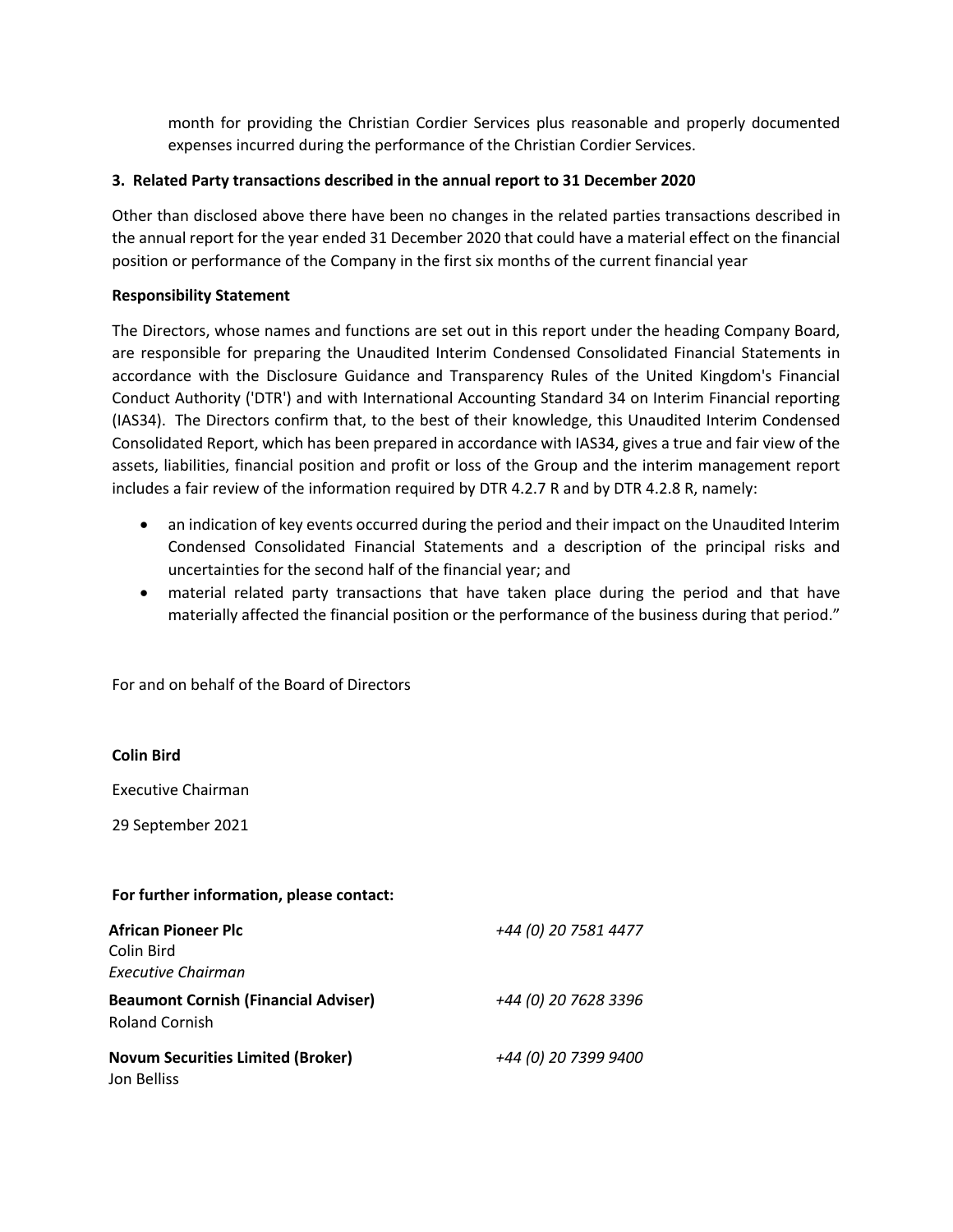# or visit https://africanpioneerplc.com/

*The information contained within this announcement is deemed by the Company to constitute inside information as stipulated under the Market Abuse Regulation (EU) No. 596/2014 as it forms part of UK Domestic Law by virtue of the European Union (Withdrawal) Act 2018 ("UK MAR").*

# **Group Statement of Profit and Loss**

## For the six months ended 30 June 2021

|                                                             | Notes  | Unaudited<br>Six months<br>ended<br>30 June | Unaudited<br>Six months<br>ended<br>30 June |
|-------------------------------------------------------------|--------|---------------------------------------------|---------------------------------------------|
|                                                             |        | 2021                                        | 2020                                        |
|                                                             |        | £'000                                       | $\rm{f}^{\prime}000$                        |
| Income                                                      |        |                                             |                                             |
| Dividend receivable<br>Realised loss on sale of investments |        | 139                                         | 236<br>(48, 625)                            |
| Unrealised gain on investments                              |        | 16,942                                      | 44,104                                      |
| <b>Total income</b>                                         |        | 17,081                                      | 4,285                                       |
| Operating expenses                                          |        | (195,900)                                   | 11,823                                      |
| Group operating loss                                        |        | (178, 819)                                  | (16, 108)                                   |
| Interest costs                                              |        | (4,830)                                     |                                             |
| Loss before taxation                                        |        | (183, 649)                                  | (16, 108)                                   |
| Taxation                                                    |        |                                             |                                             |
| Loss for the period                                         |        | (183, 649)                                  | (16, 108)                                   |
| Loss per share (pence)                                      |        |                                             |                                             |
| <b>Basic</b><br>Diluted                                     | 3<br>3 | (0.45)p<br>(0.39)p                          | (0.77)p<br>(0.77)p                          |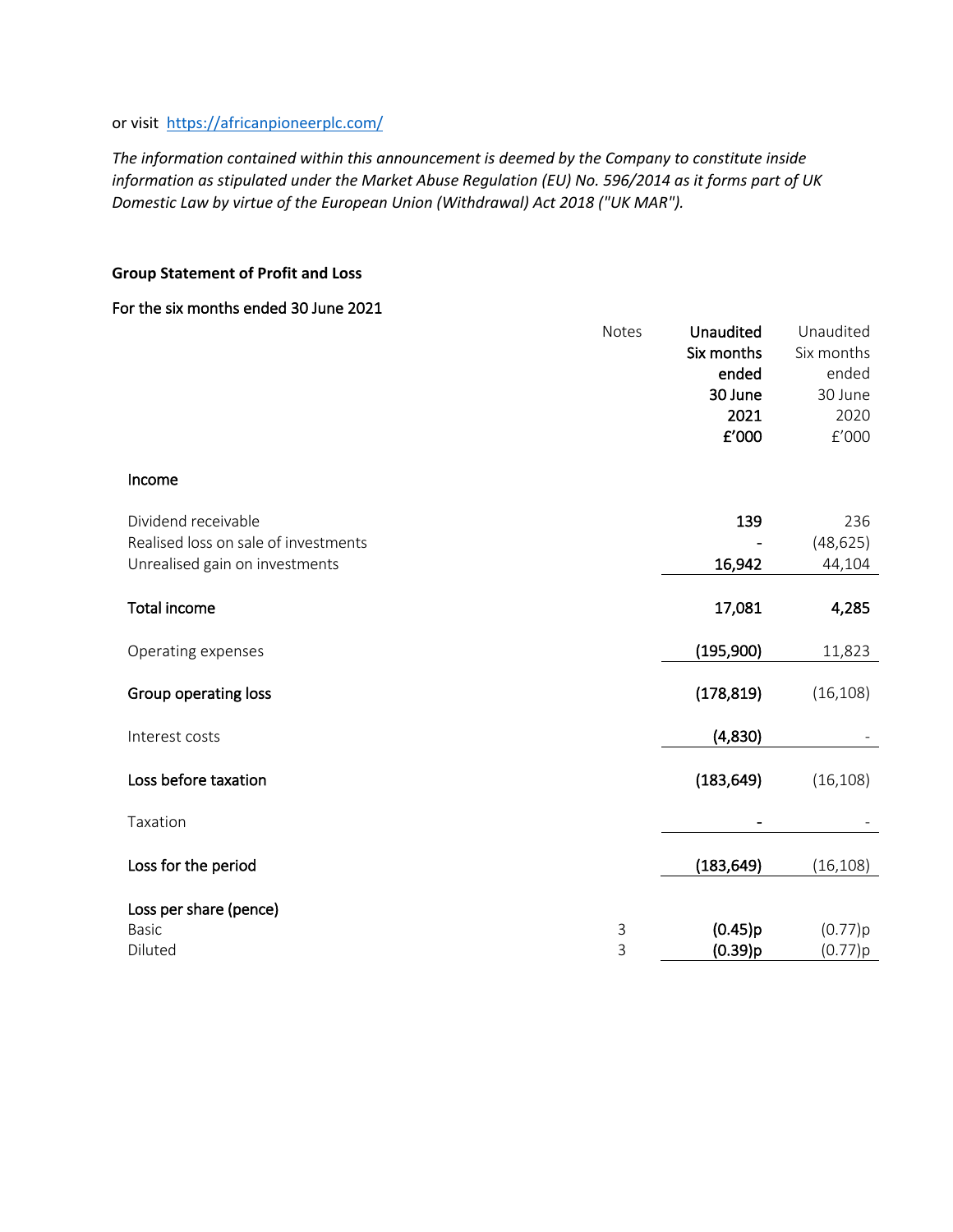# Group Statement of Other Comprehensive Income

# For the six months ended 30 June 2021

|                                                   | Unaudited  | Unaudited  |
|---------------------------------------------------|------------|------------|
|                                                   | Six months | Six months |
|                                                   | ended      | ended      |
|                                                   | 30 June    | 30 June    |
|                                                   | 2021       | 2020       |
|                                                   | £          | £          |
| Other comprehensive income:                       |            |            |
| Loss for the period                               | (183, 649) | (16, 108)  |
| Items that may be reclassified to profit or loss: |            |            |
| Foreign currency reserve movement                 |            |            |
|                                                   |            |            |
| Total comprehensive loss for the period           | (183, 649) | (16, 108)  |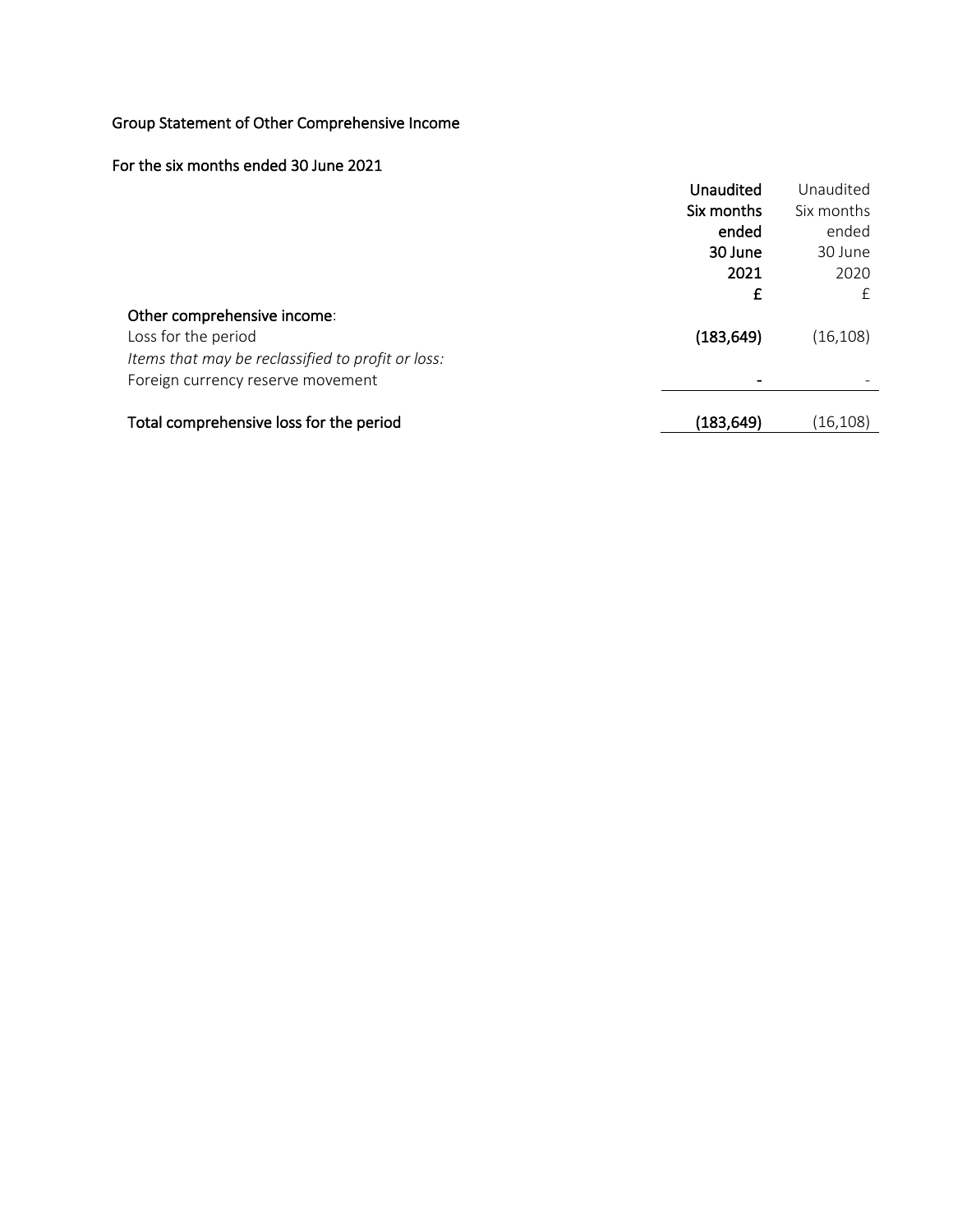# Group Statement of Changes in Equity For the six months ended 30 June 2021

|                                              | Share     | Capital      | Retained   | <b>Total</b> |
|----------------------------------------------|-----------|--------------|------------|--------------|
|                                              | Capital   | Contribution | Earnings   | Equity       |
|                                              | £         | £            | f          | £            |
| Unaudited - six months ended 30 June<br>2021 |           |              |            |              |
| Balance at 1 January 2021                    | 452,983   | 186,446      | (552, 315) | 87,114       |
| Current period loss                          |           |              | (183, 649) | (183, 649)   |
| Total comprehensive loss for the period      |           |              | (183, 649) | (183, 649)   |
| Net proceeds from shares issued              | 1,844,431 |              |            | 1,844,431    |
| Acquisition of subsidiaries                  | 2,962,500 |              |            | 2,962,500    |
| Loan notes converted into shares             | 186,446   | (186, 446)   |            |              |
| Balance at 30 June 2021                      | 5,446,360 |              | (735,964)  | 4,710,396    |
| Unaudited - six months ended 30 June<br>2020 |           |              |            |              |
| Balance at 1 January 2020                    | 452,983   | 61,446       | (462, 159) | 52,270       |
| Current period loss                          |           |              | (16, 108)  | (16, 108)    |
| Total comprehensive loss for the period      |           |              | (16, 108)  | (16, 108)    |
| Net proceeds from shares issued              |           |              |            |              |
| Balance at 30 June 2020                      | 452,983   | 61,446       | (478,267)  | 36,162       |
|                                              |           |              |            |              |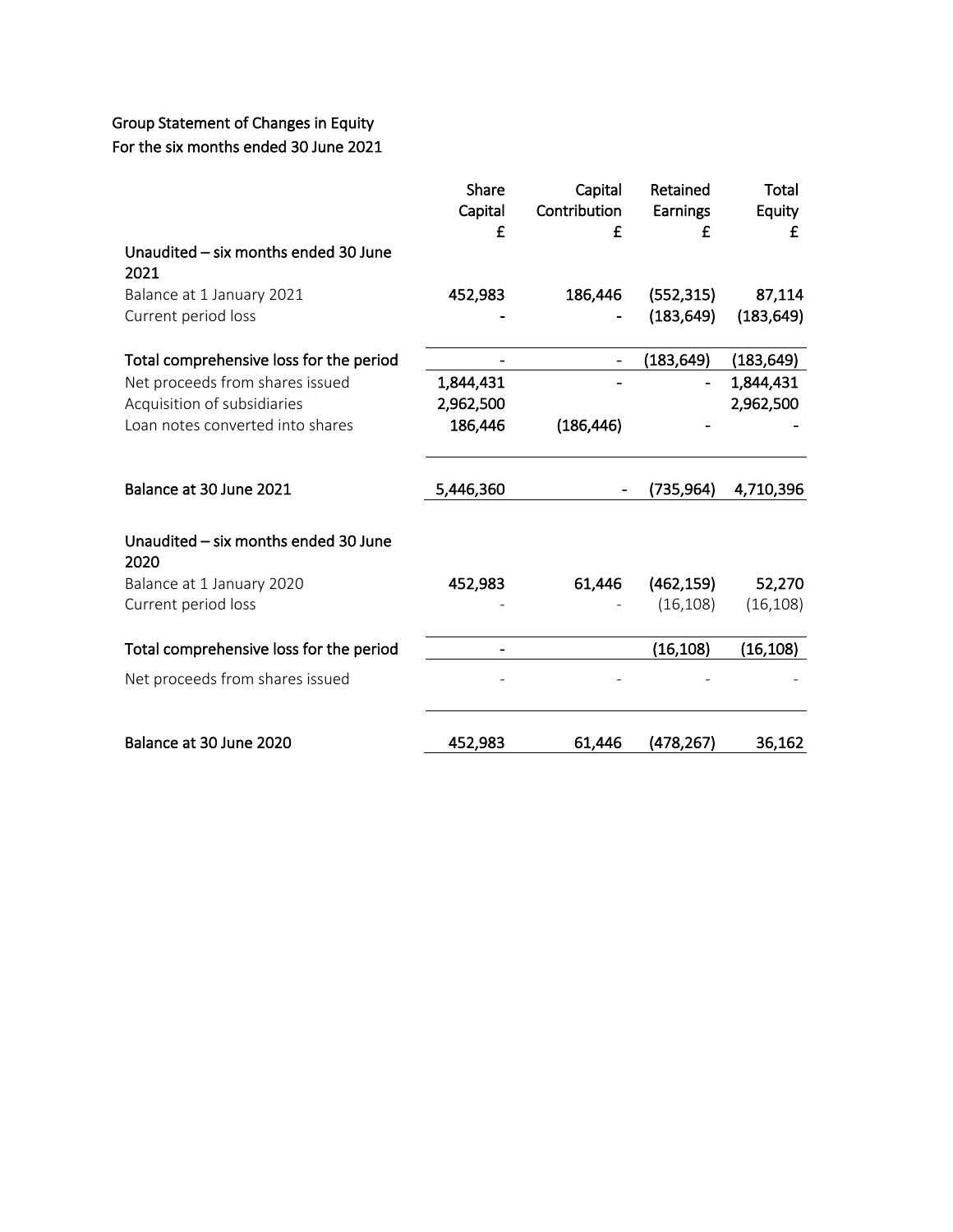# Group Balance Sheet

# As at 30 June 2021

|                                      |                | Unaudited  | Audited    |
|--------------------------------------|----------------|------------|------------|
|                                      |                | 30         | 31         |
|                                      |                | June       | December   |
|                                      |                | 2021       | 2020       |
|                                      | Notes          | £          | $\pounds$  |
| <b>ASSETS</b>                        |                |            |            |
| Non-current assets                   |                |            |            |
| Investments                          | 4              | 116,046    | 99,105     |
| Exploration and evaluation assets    | 6              | 3,152,373  |            |
| Total non-current assets             |                | 3,268,419  | 99,105     |
| <b>Current assets</b>                |                |            |            |
| Trade and other receivables          |                | 41,533     | 420        |
| Cash and cash equivalents            |                | 1,619,973  | 87,462     |
| <b>Total current assets</b>          |                | 1,661,506  | 87,882     |
|                                      |                |            |            |
| <b>TOTAL ASSETS</b>                  |                | 4,929,925  | 186,987    |
| <b>LIABILITIES</b>                   |                |            |            |
| <b>Current liabilities</b>           |                |            |            |
| Trade and other payables             |                | 219,529    | 50,730     |
| <b>Total current liabilities</b>     |                | 219,529    | 50,730     |
| NET CURRENT ASSETS                   |                | 1,441,977  | 37,152     |
| Non-current liabilities              |                |            |            |
| Loans                                |                |            | (49, 143)  |
| <b>Total non-current liabilities</b> |                |            | (49, 143)  |
| <b>TOTAL LIABILITIES</b>             |                | 219,529    | (99, 873)  |
| <b>NET ASSETS</b>                    |                | 4,710,396  | 87,114     |
| <b>EQUITY</b>                        |                |            |            |
| Share capital                        | $\overline{7}$ | 5,446,360  | 452,983    |
| Capital contribution                 |                |            | 186,446    |
| Retained earnings                    |                | (735, 964) | (552, 315) |
| <b>TOTAL EQUITY</b>                  |                | 4,710,396  | 87,114     |
|                                      |                |            |            |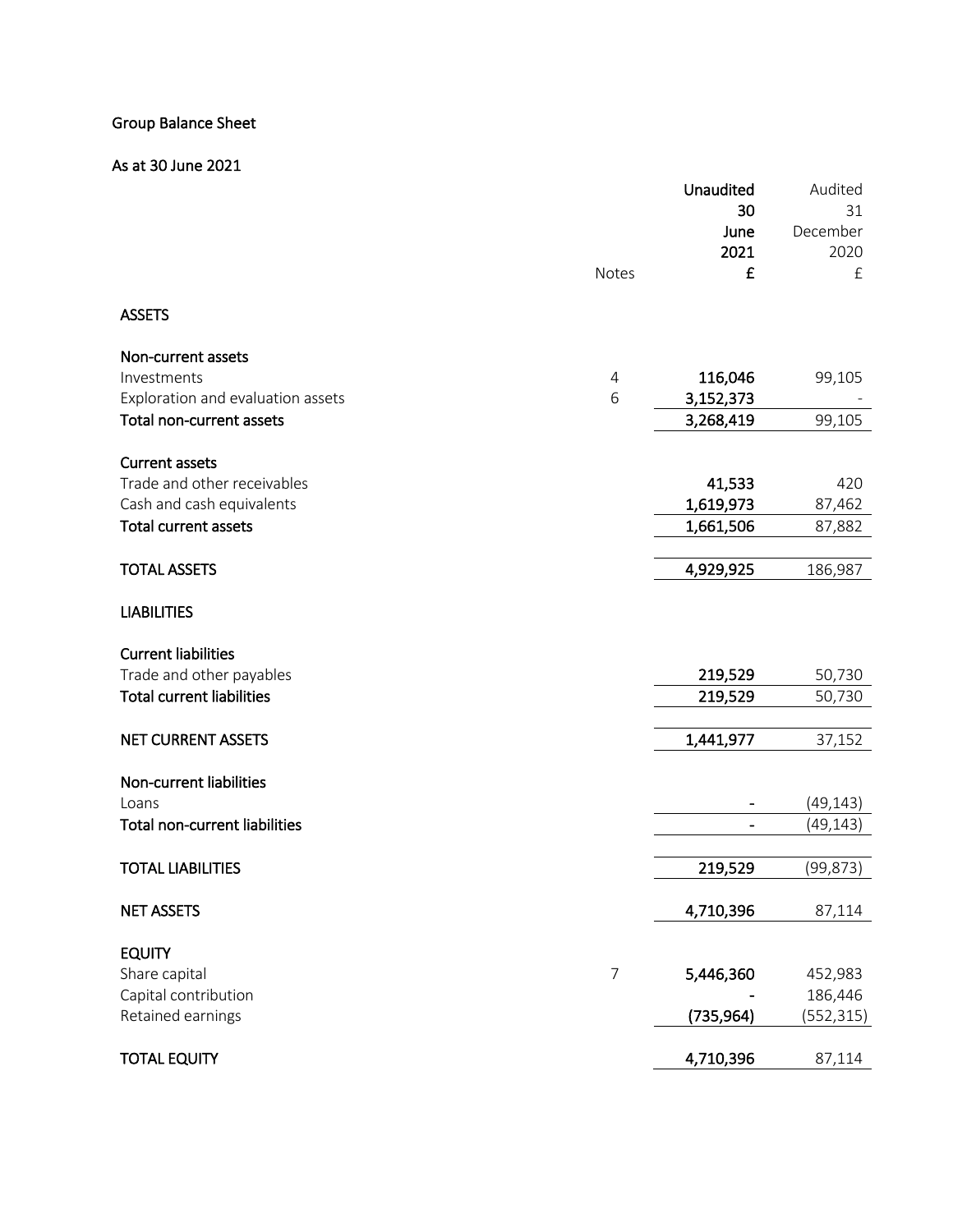# Group Statement of Cash Flows For the six months ended 30 June 2021

|                                                                 |              | Unaudited<br>Six months<br>ended<br>30 June<br>2021 | Unaudited<br>Six months<br>ended<br>30 June<br>2020 |
|-----------------------------------------------------------------|--------------|-----------------------------------------------------|-----------------------------------------------------|
|                                                                 | <b>Notes</b> | £                                                   | £                                                   |
| Cash flows from operating activities                            |              |                                                     |                                                     |
| Loss before tax                                                 |              | (183, 649)                                          | (16, 108)                                           |
| Adjustments for:                                                |              |                                                     |                                                     |
| Dividends received                                              |              | (139)                                               | (236)                                               |
| Loss on sale of investments                                     |              |                                                     | 48,625                                              |
| Unrealised gain on investments                                  |              | (16, 942)                                           | (44, 104)                                           |
| (Increase)/decrease in receivables                              |              | (41, 112)                                           | 210                                                 |
| Increase in payables                                            |              | 119,656                                             | 49,287                                              |
| Net cash inflow from operating activities                       |              | (122, 186)                                          | 37,674                                              |
| Cash flows from/(used) in investing activities                  |              |                                                     |                                                     |
| Dividends received                                              |              | 139                                                 | 236                                                 |
| Net movement in Investments held                                |              |                                                     | (5,632)                                             |
| Purchase of Exploration and Evaluation assets on Acquisition of |              |                                                     |                                                     |
| subsidiaries                                                    |              | (3, 152, 373)                                       |                                                     |
|                                                                 |              | (3, 152, 234)                                       | (5, 396)                                            |
| Cash flows from financing activities                            |              |                                                     |                                                     |
| Proceeds from Issue of shares, net of issue costs               | 8            | 1,844,431                                           |                                                     |
| Shares issued to acquire subsidiaries                           |              | 2,962,500                                           |                                                     |
|                                                                 |              | 4,806,931                                           |                                                     |
| Increase in cash                                                |              | 1,532,511                                           | 32,278                                              |
| Cash and cash equivalents at beginning of period                |              | 87,462                                              | 1,576                                               |
| Cash and cash equivalents at end of period                      |              | 1,619,973                                           | 33,854                                              |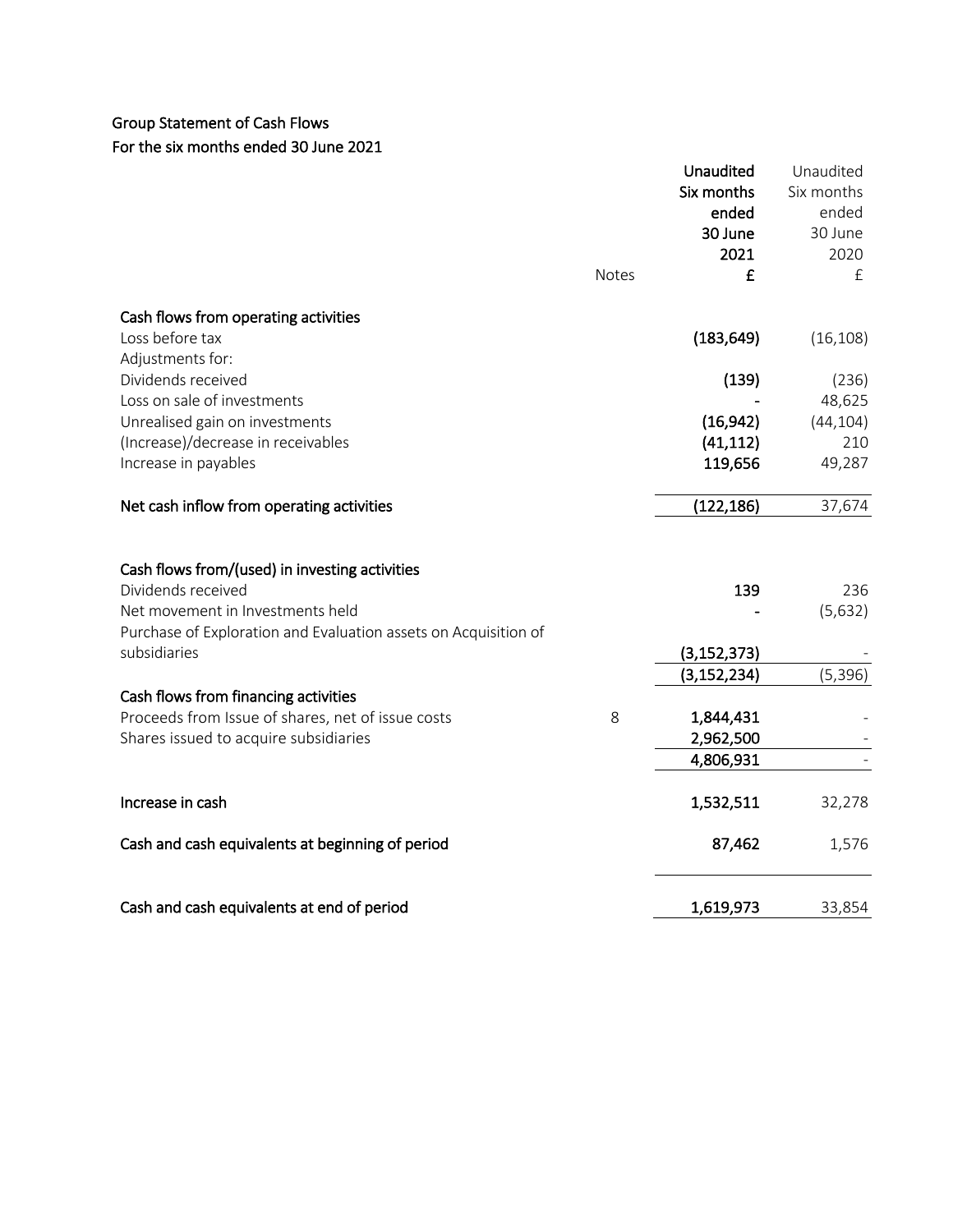# **Notes to the interim financial information For the six months ended 30 June 2021**

## **1. General information**

This financial information is for African Pioneer Plc ("the Company") and its subsidiary undertakings. The principal activity of African Pioneer Plc (the 'Company') and its subsidiaries (together the 'Group') is the development of natural resources exploration projects in Sub-Saharan Africa. The Company is a public limited company and was listed on to the Official List (Standard Segment) and commenced trading on the Main Market for listed securities of the London Stock Exchange on 1 June 2021. The Company is domiciled in the Isle of Man and was incorporated on 20th July 2012 under the Isle of Man Companies Act 2006 with company registration number 00859IV, and with registered address being 34 North Quay, Douglas, Isle of Man, IM1 4LB.

# **2. Basis of preparation**

The unaudited interim financial information set out above, which incorporates the financial information of the Company and its subsidiary undertakings (the "**Group**"), has been prepared using the historical cost convention and in accordance with International Financial Reporting Standards ("**IFRS**").

These interim results for the six months ended 30 June 2021 are unaudited and do not constitute statutory accounts as defined in section 434 of the Companies Act 2006. The financial statements for the year ended 31 December 2020 were audited and the auditors' report on those financial statements was unqualified and contained a material uncertainty pertaining to going concern.

The same accounting policies, presentation and methods of computation have been followed in these unaudited interim financial statements as those which were applied in the preparation of the company's annual financial statements for the year ended 31 December 2020.

The interim consolidated financial information incorporates the financial statements of African Pioneer Plc and its subsidiaries.

## **Going concern basis of accounting**

The Group made a loss from all operations for the six months ended 30 June 2021 after tax of £183,649 (2020: £16,108), had negative cash flows from operations and is currently not generating revenues. However, during the period the Company raised  $£1,750,000$  (gross) at the time of the Company's Listing and £365,000 by a share subscription by Sandfire Resources Limited and Cash and cash equivalents were £1.62 million as at 30 June 2021, which will enable the Company to commence its exploration activities on its newly acquired projects. An operating loss is expected in the year subsequent to the date of these accounts and as a result the Company will need to raise funding to provide additional working capital to finance its ongoing activities. Management has successfully raised money in the past, but there is no guarantee that adequate funds will be available when needed in the future.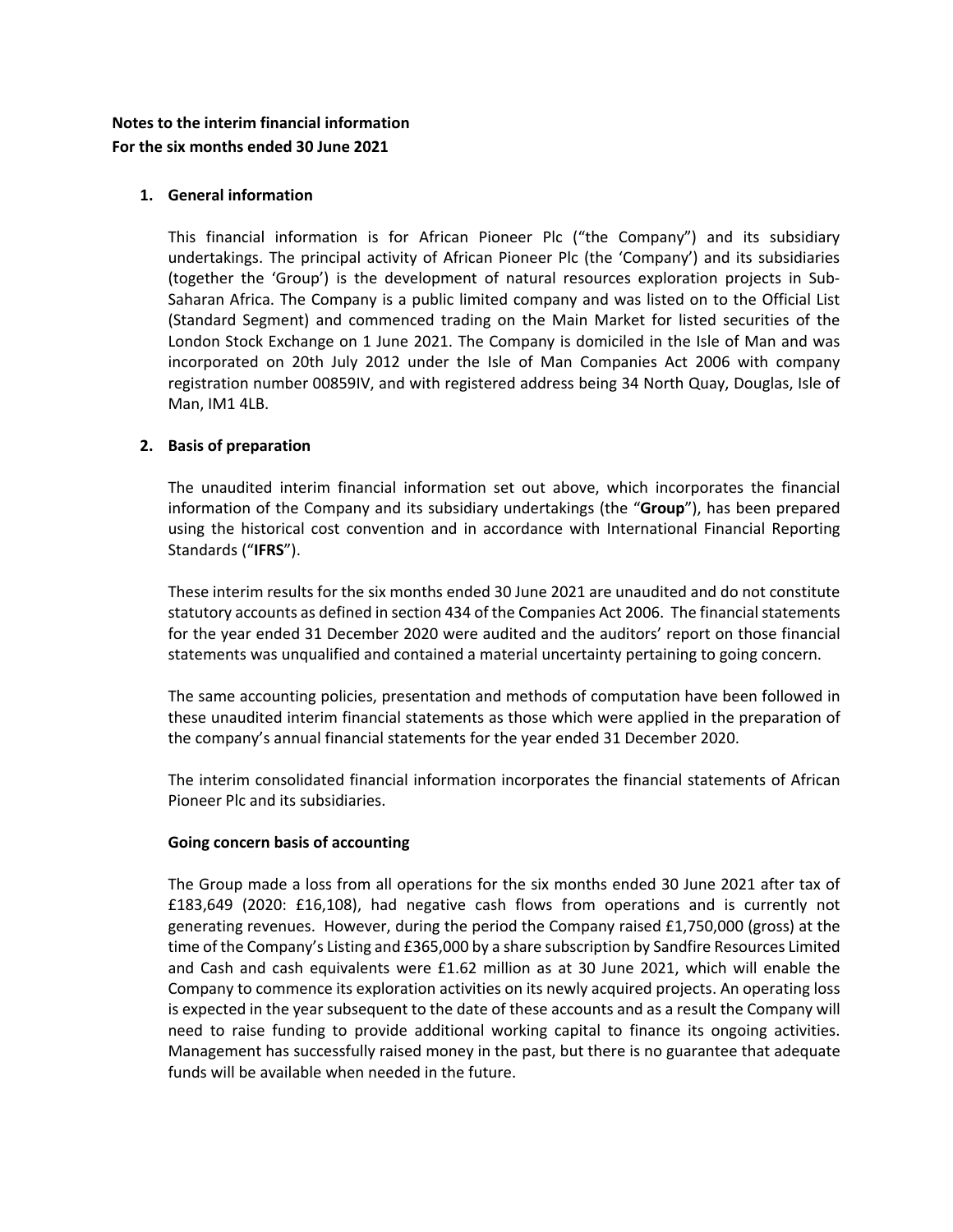Based on the Board's assessment that the Company will be able to raise additional funds, as and when required, to meet its working capital and capital expenditure requirements, the Board have concluded that they have a reasonable expectation that the Group can continue in operational existence for the foreseeable future. For these reasons the financial statements have been prepared on the going concern basis, which contemplates continuity of normal business activities and the realisation of assets and discharge of liabilities in the normal course of business.

### **3. Earnings per share**

|                                                      | Unaudited  | Unaudited  |
|------------------------------------------------------|------------|------------|
|                                                      | 30         | 30         |
|                                                      | June       | June       |
|                                                      | 2021       | 2020       |
|                                                      | £          | £          |
| (Loss) attributable to equity holders of the Company | (183, 649) | (16, 108)  |
| Weighted average number of shares                    | 41,187,791 | 11,729,826 |
| Weighted average number of shares and warrants       | 47,440,119 | 11,729,826 |
| Basic loss per ordinary share                        | $(0.45)$ p | (0.14)p    |
| Diluted loss per ordinary share                      | $(0.39)$ p | (0.14)p    |

The use of the weighted average number of shares in issue in the period recognises the variations in the number of shares throughout the period and is in accordance with IAS 33.

### **4. Investments**

The Company has adopted the provisions of IFRS9 and has elected to treat all available for sale investments at fair value with changes through the profit and loss.

Available-for-sale investments under IFRS9 are initially measured at fair value plus incidental acquisition costs. Subsequently, they are measured at fair value in accordance with IFRS 13. This is either the bid price or the last traded price, depending on the convention of the exchange on which the investment is quoted. All gains and losses are taken to profit and loss.

The Company's intention following its Listing is not to purchase any new investments and to hold its residual portfolio as realisable investments as a source of liquidity to cover explorations costs and general overheads of the Company.

## **5. Acquisition of subsidiaries**

## **Acquisition of Zamcu Exploration Pty Limited (Namibian Projects)**

On 1 June 2021 the Company completed the acquisition of 100% of Zamcu Exploration Pty Ltd ("Zamcu"), which via its subsidiaries, holds a 70 per cent. interest in two Namibian Exclusive Prospecting Licenses ("EPLs") comprising the Ongombo and Ongeama projects, located within the Matchless amphibolite Belt of central Namibia that hosts copper-gold mineralisation;

The fair value of the assets and liabilities acquired were as follows: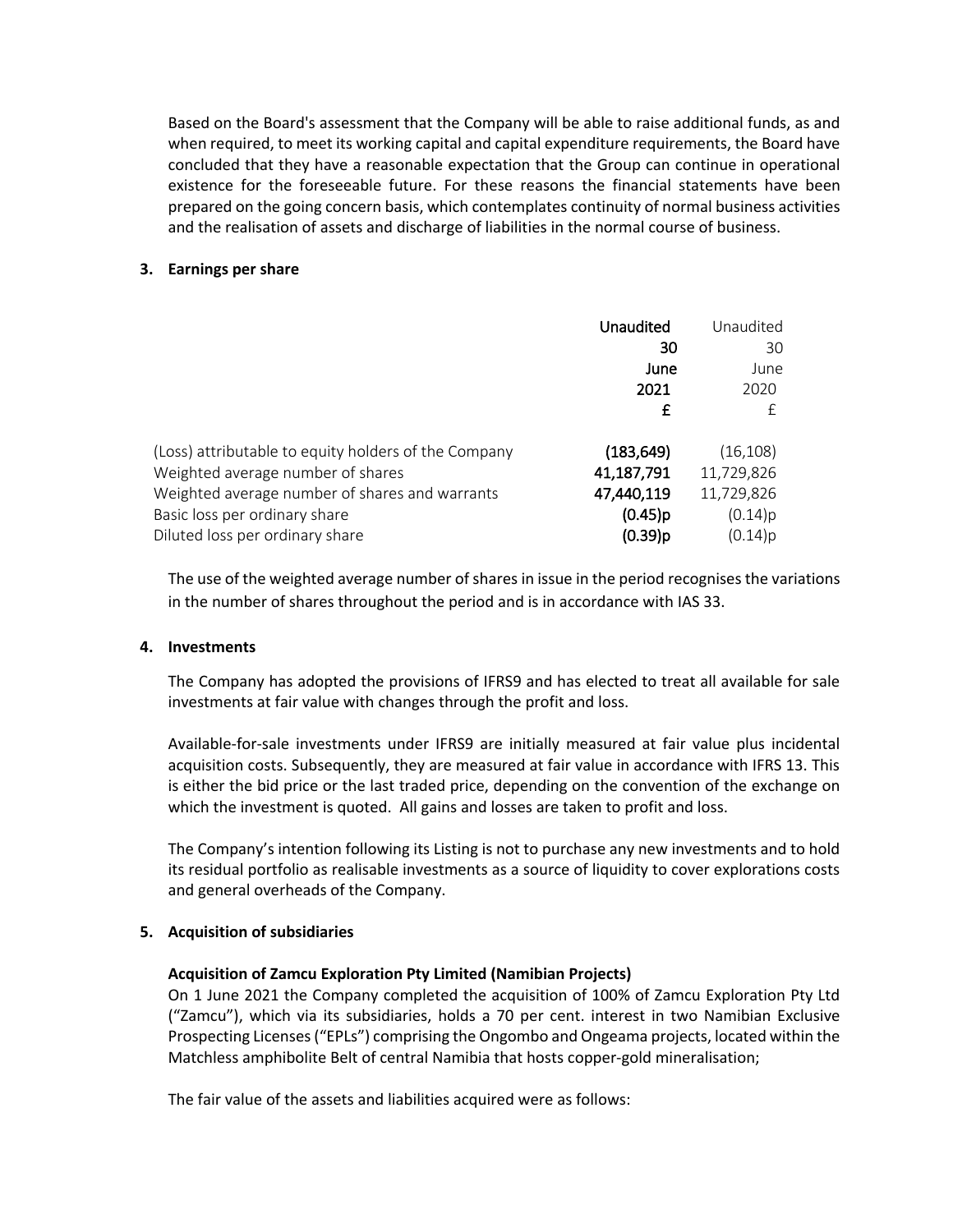|                                               | Oct 2020<br>£ |
|-----------------------------------------------|---------------|
| Consideration                                 |               |
| Equity consideration                          |               |
| Ordinary shares (issued)                      | 687,500       |
| Cash consideration                            | 149,149       |
|                                               | 836,649       |
| Fair value of assets and liabilities acquired |               |
| Assets                                        |               |
| <b>Liabilities</b>                            | (262)         |
|                                               | (262)         |
| Deemed fair value of                          |               |
| exploration assets acquired                   | 836,911       |

## **Acquisition of African Pioneer Zambia Limited ("APZ") (Zambia Projects)**

On 1 June 2021 the Company completed the acquisition of 80% of APZ, which holds a 100 per cent. interest in five Zambian Prospecting Licenses (PLs) located in two areas namely (i) the Central Africa Copperbelt (Copperbelt), which is the largest and most prolific mineralized sedimenthosted copper province known on Earth and which comprises four PLs and (ii) the Zambezi area located within the Zambezi Belt of southern Zambia that hosts a lower Katanga Supergroup succession which, although less studied than its northern counterpart, also hosts a number of Copperbelt-style occurrences and which comprises one PL.

The fair value of the assets and liabilities acquired were as follows:

|                                                                              | Oct 2020<br>£ |  |  |
|------------------------------------------------------------------------------|---------------|--|--|
| Ordinary shares (issued)<br>Fair value of assets and liabilities<br>acquired | 1,925,000     |  |  |
| Assets                                                                       | 743           |  |  |
| Loan for exploration licenses                                                | (41,205)      |  |  |
|                                                                              | (40, 462)     |  |  |
| Deemed fair value of                                                         |               |  |  |
| exploration assets acquired                                                  | 1,965,462     |  |  |

## **Resource Capital Partners Pty Ltd ("RCP") (Botswana Projects)**

On 1 June 2021 the Company completed the acquisition of 100% of Resource Capital Partners Pty Ltd ("RCP"), which holds a 100 per cent. interest in eight Botswana Prospecting Licenses ("PLs")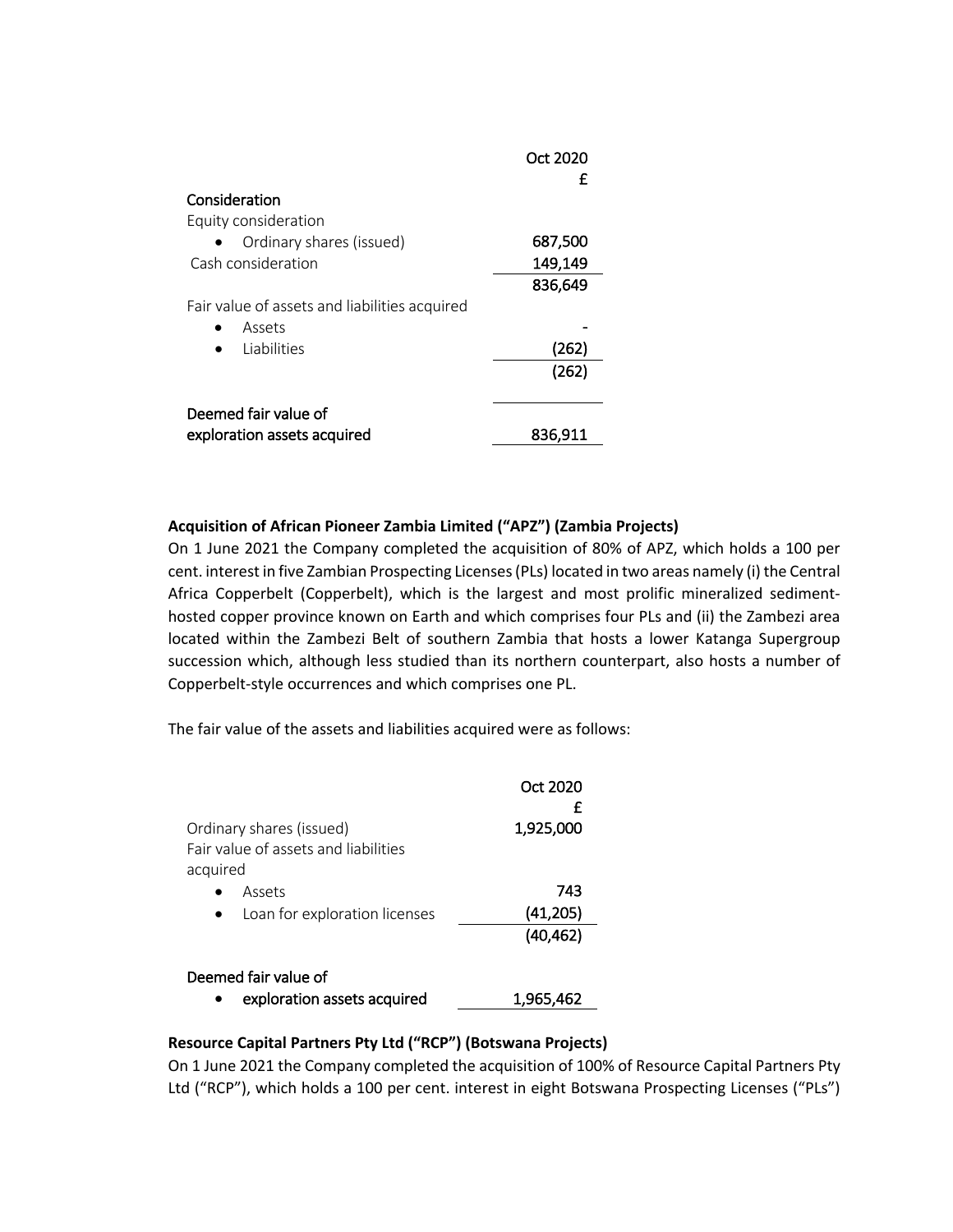located in two areas namely (i) the Kalahari Copperbelt (KC) that contains copper-silver mineralisation and which is generally stratabound and hosted in metasedimentary rocks that have been folded, faulted and metamorphosed to greenschist facies during the Damara Orogeny and which comprises six PLs and (ii) the Limpopo Mobile Belt ("Limpopo") set within the Motloutse Complex of eastern Botswana, a transitional boundary between the Zimbabwe Craton to the north and the Limpopo Mobile Belt to the south which comprises two Pls.

The fair value of the assets and liabilities acquired were as follows:

|                                               | Oct 2020<br>£ |
|-----------------------------------------------|---------------|
| Consideration                                 |               |
| Equity consideration                          |               |
| Ordinary shares (issued)                      | 350,000       |
| Fair value of assets and liabilities acquired |               |
| Assets                                        |               |
| <b>Liabilities</b>                            |               |
|                                               |               |
| Deemed fair value of                          |               |
| exploration assets acquired                   | 350,000       |
|                                               |               |

### **6. Exploration and evaluation assets**

|                                                                          | 30 June 2021<br>£ | 31 Dec 2020 |
|--------------------------------------------------------------------------|-------------------|-------------|
| Balance at beginning of period                                           |                   |             |
| Acquisitions during the period<br>Namibia Projects (note 5)<br>$\bullet$ | 836,911           |             |
| Zambia Projects (note 5)<br>$\bullet$                                    | 1,965,462         |             |
| Botswana Projects (note 5)<br>$\bullet$                                  | 350,000           |             |
|                                                                          |                   |             |
| Carried forward                                                          |                   |             |
| at end of period                                                         | 3,152,373         |             |

### **6.1 Exploration assets**

The Company's principal business is to explore opportunities within the natural resources sector in Sub-Saharan Africa, with a focus on base and precious metals including but not limited to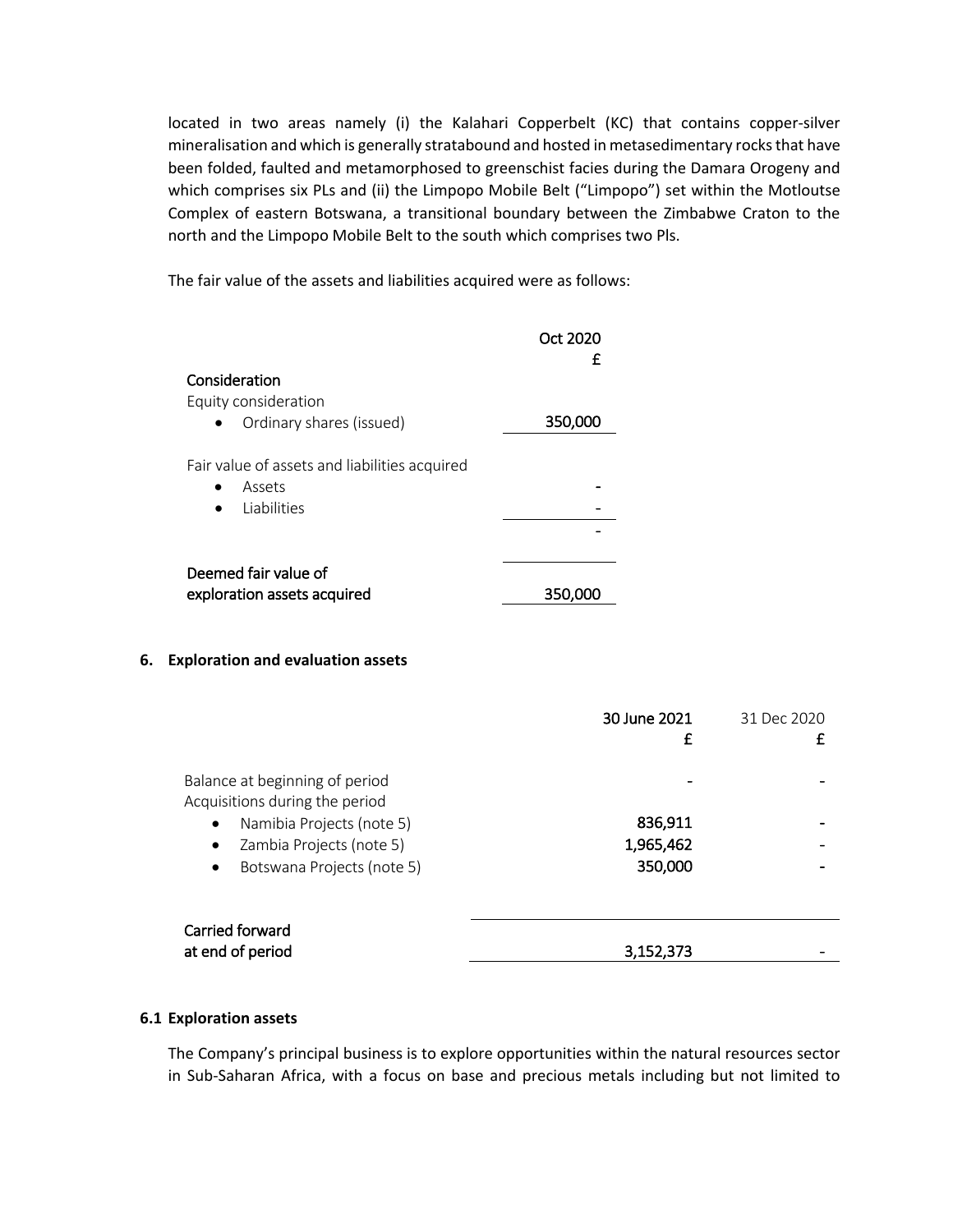copper, nickel, lead and zinc. The Company has acquired the Namibia Projects, Zambia Projects and Botswana Projects (see Note 5 for details).

No current JORC 2012 compliant Mineral Resources exist for any of the Projects and no Mineral Reserve estimates have been completed for the Projects.

The Company's' main focus following Admission is on evaluating and advancing the Namibian and Zambian Projects as the Botswana Projects are the subject of the Conditional Botswana Licence Sale Agreement described in the following paragraph.

The Botswana Projects have been acquired at an attractive purchase price of £350,000, as although unexplored, they are located in an highly prospective area for copper projects and it was the Company's original intention to conduct an initial 18 month exploration work programme to assess the prospectively of the Botswanan Projects and assess the best way of developing them. However, whilst working on the Admission, the Company was approached by Sandfire Resources Limited, listed on the Australian Stock Exchange and capitalised at approximately A\$1 billion ("Sandfire"), who have a large established presence in the Kalahari Copperbelt, with a proposal to acquire the Botswanan Projects. The Company has seen this as an opportunity for Sandfire to take over ownership and responsibility for the exploration stage of the Botswanan assets whilst allowing the Group to share in the potential upside should the exploration ultimately be successful in establishing a mineable reserve. Accordingly, on 12 March 2021 the Company entered into a conditional licence sale agreement with Sandfire (the "Conditional Botswana Licence Sale Agreement") under which the Company guaranteed the sale to Sandfire following Admission of all the Botswanan Licences in return for a payment at completion of the Conditional Botswana Licence Sale Agreement of US\$1,000,000 with US\$500,000 in cash and US\$500,000 by the issue of 107,271 Sandfire Shares (which will not be subject to any trading restrictions). Sandfire has the in-country infrastructure and technical expertise and financial resources to accelerate the rate of expenditure on the Botswanan assets by agreeing to fund a minimum of US\$1 million of expenditure (compared to the Group's 18 month budget of US\$176,000) and the proceeds from the sale to Sandfire will allow the Group to concentrate its increased financial resources and its management capabilities on its remaining two projects in Namibia and Zambia. In addition, as part of the relationship with Sandfire, they agreed to come in as a cornerstone investor into the Company making a US\$500,000 investment in the Company as described in Note 8.

The Conditional Botswana Licence Sale Agreement is conditional inter alia on ministerial consent and applicable competition approval in Botswana. Upon these conditions precedent being met the Botswana licences will no longer form part of the Group. However, if the conditions precedent of the Conditional Botswana Licence Sale Agreement are not met by the long stop date of 30 September 2021 or such later date as agreed by the parties then the Botswana licences will remain part of the Group. The Company is currently finalizing negotiations with Sandfire in relation to the Conditional Botswana Licence Sale Agreement and anticipates making an announcement in this regard in the near future.

### **6.2 Exploration assets accounting policy**

Exploration, evaluation and development expenditure incurred is accumulated in respect of each identifiable area of interest. These costs are only carried forward to the extent that they are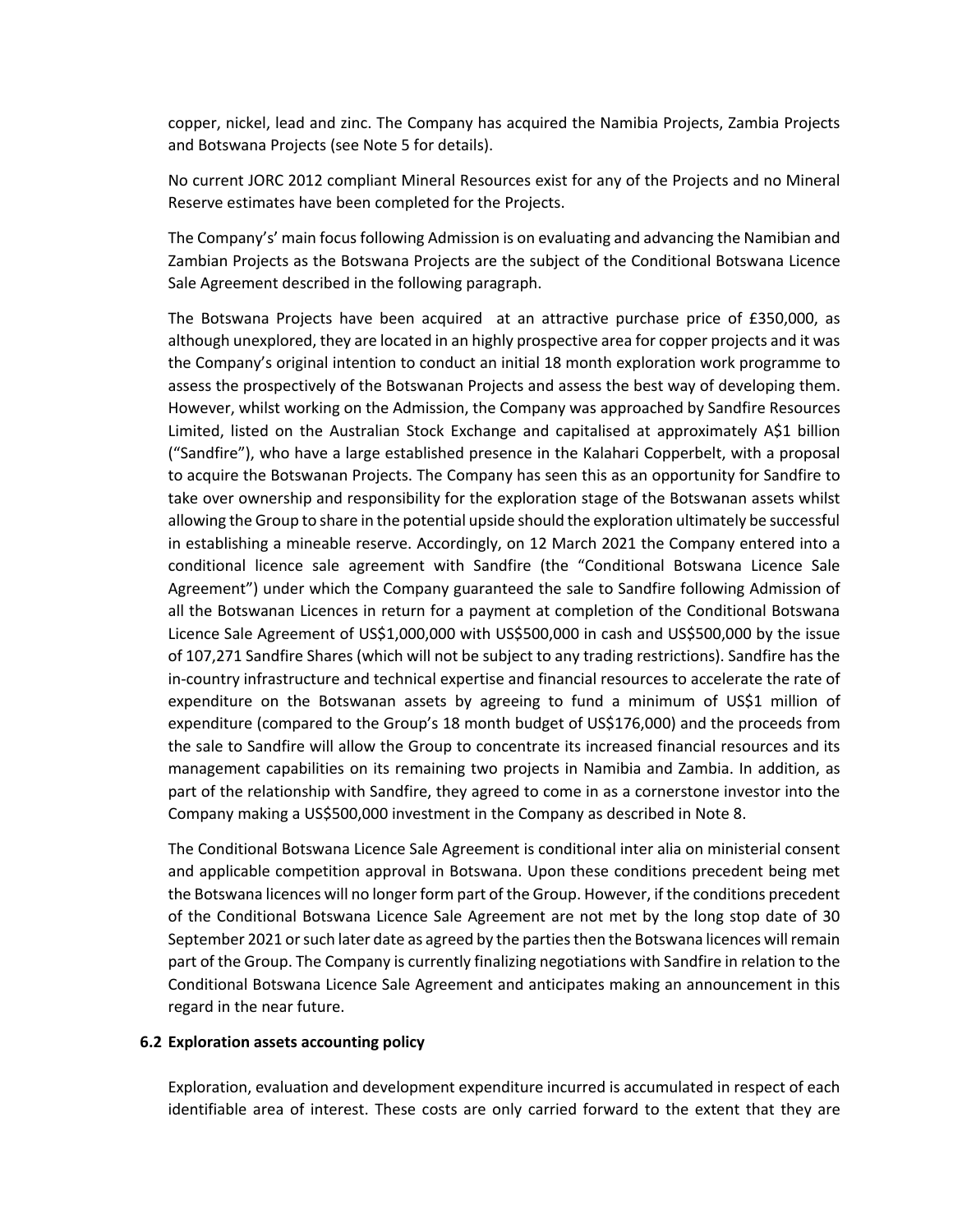expected to be recouped through the successful development of the area or where activities in the area have not yet reached a stage which permits reasonable assessment of the existence of economically recoverable reserves. Accumulated costs in relation to an abandoned area are written off in full in the year in which the decision to abandon the area is made. When production commences, the accumulated costs for the relevant area of interest are transferred to development assets and amortised over the life of the area according to the rate of depletion of the economically recoverable reserves. A regular review is undertaken of each area of interest to determine the appropriateness of continuing to carry forward costs in relation to that area of interest.

### **7. Share Capital**

The share capital of African Pioneer Plc consists only of fully paid ordinary shares with no par value. All shares are equally eligible to receive dividends and the repayment of capital and represent one vote at shareholders' meetings of the Company.

|                                                              | 30 June 2021  |     |
|--------------------------------------------------------------|---------------|-----|
|                                                              | Number        |     |
| Authorised:                                                  |               |     |
| 1,000,000,000 ordinary shares of no par value $1$            | 1,000,000,000 | n/a |
| <sup>1</sup> on 7th December 2020, the company increased its |               |     |
| authorized share capital from 500,000,000 shares             |               |     |
| 1,000,000,000 shares                                         |               |     |

|                                                                                                                                                                                                                                                                                                          | 30 June 2021     |                       |
|----------------------------------------------------------------------------------------------------------------------------------------------------------------------------------------------------------------------------------------------------------------------------------------------------------|------------------|-----------------------|
| Group                                                                                                                                                                                                                                                                                                    | Number of shares | Share<br>capital<br>£ |
| As at 1 January 2021 <sup>2</sup>                                                                                                                                                                                                                                                                        | 11,729,826       | 452,983               |
| Shares issued during the period                                                                                                                                                                                                                                                                          | 177,729,724      | 5,440,877             |
| Share issue costs                                                                                                                                                                                                                                                                                        |                  | (447,500)             |
| As at 30 June 2021                                                                                                                                                                                                                                                                                       | 189,459,550      | 5,446,360             |
| 2 on 7th December 2020, the company consolidated its ordinary shares of zero<br>par value on a 10 existing shares to 1 new share basis which resulted in a<br>reduction of the total number of ordinary shares in issue from 117,298,200 to<br>11,729,826<br>Movement in shares issued during the period |                  |                       |
| Shares issued from placing on admission                                                                                                                                                                                                                                                                  | 50,000,000       | 1,750,000             |
| Share issued on acquisition on subsidiaries                                                                                                                                                                                                                                                              | 84,642,857       | 2,962,500             |
| Conversion of loans and share subscriptions                                                                                                                                                                                                                                                              | 39,847,503       | 615,000               |
| Advisers' fees settled by shares                                                                                                                                                                                                                                                                         | 3,239,364        | 113,377               |
| Total                                                                                                                                                                                                                                                                                                    | 177,729,724      | 5,440,877             |

The Company issued the following warrants during the period

| Number    | Date granted | Exercise price   | Expiry    | <b>Vesting conditions</b> |
|-----------|--------------|------------------|-----------|---------------------------|
| 8,571,428 | 01/06/2021   | 3.5 <sub>D</sub> | 21 Oct 23 | upon being granted        |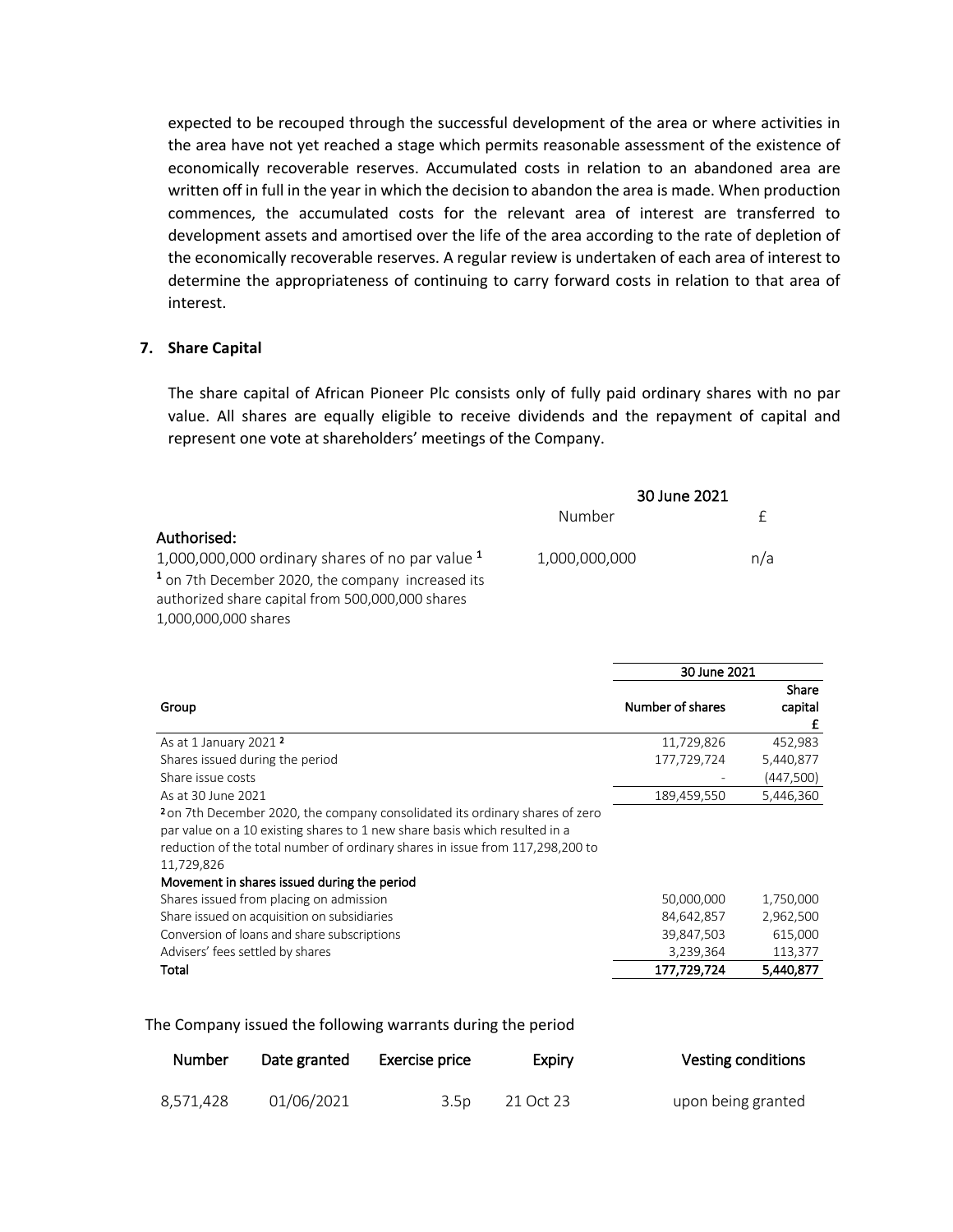| 2,500,000  | 01/06/2021 | 3.5 <sub>D</sub>  | 1 June 24 | upon being granted |
|------------|------------|-------------------|-----------|--------------------|
| 25,000,000 | 01/06/2021 | 5.25 <sub>D</sub> | 1 June 23 | upon being granted |
| 1,420,947  | 01/06/2021 | 3.5 <sub>D</sub>  | 1 June 24 | upon being granted |
| 230,000    | 01/06/2021 | 3.5 <sub>D</sub>  | 1 June 23 | upon being granted |
| 37,722,375 |            |                   |           |                    |

### **8. Proceeds from the issuance of ordinary shares**

|                                                          | Six months to | YE 31 December |
|----------------------------------------------------------|---------------|----------------|
|                                                          | 30 June 2021  | 2020           |
|                                                          |               |                |
| Share capital at end of period (Note 7)                  | 5,446,360     |                |
| Advisers' fees settled by shares                         | (113, 377)    |                |
| Conversion of loans and share subscriptions <sup>1</sup> | (615,000)     |                |
| Share issued on acquisition on subsidiaries              | (2,962,500)   |                |
| Listing costs                                            | 447,500       |                |
| Share capital and premium at beginning of year           | (452,983)     |                |
|                                                          | 1,302,500     |                |

<sup>1</sup>The £615,000 conversion was at Listing and comprised;

- a) £150,000 in relation to a 21 October 2020 convertible loan note agreement with Sanderson Capital Partners ("Sanderson") for £150,000. Sanderson advanced the sum of £125,000 under this agreement prior to 31 December 2020 and the balancing £25,000 was received by the Company on 4 February 2021; and
- b) £100,000 in relation to a 20 June 2018 loan agreement with Tiger Royalties and Investments Plc ("Tiger") under which Tiger loaned to the Company £100,000 due to convert on Listing into 2,857,143 New Ordinary Shares in the Company as agreed between Tiger and the Company under a settlement letter, dated 8 February 2021; and
- c) £365,000 in relation to a 11 March 2021 Convertible Loan Note Subscription Agreement with Sandfire Exploration Limited, listed on the Australian Stock Exchange ("Sandfire") under which Sandfire subscribed for US\$500,000 of interest free unsecured loan notes, which upon Listing converted into Ordinary Shares constituting 15 per cent. of the Company's issued share capital.

|                                                                                                     | Six months to<br>30 June 2021<br>£  | Six months to<br>30 June 2020 |
|-----------------------------------------------------------------------------------------------------|-------------------------------------|-------------------------------|
| Gross Funds raised from placing on admission<br>Listing costs<br>Net proceeds received from placing | 1,750,000<br>(447,500)<br>1,302,500 |                               |
| Advisers' fees settled by shares                                                                    | 113,377                             |                               |
| Conversion of pre IPO loans received to shares<br>Loan notes converted into shares                  | 615,000<br>(186,446)                |                               |